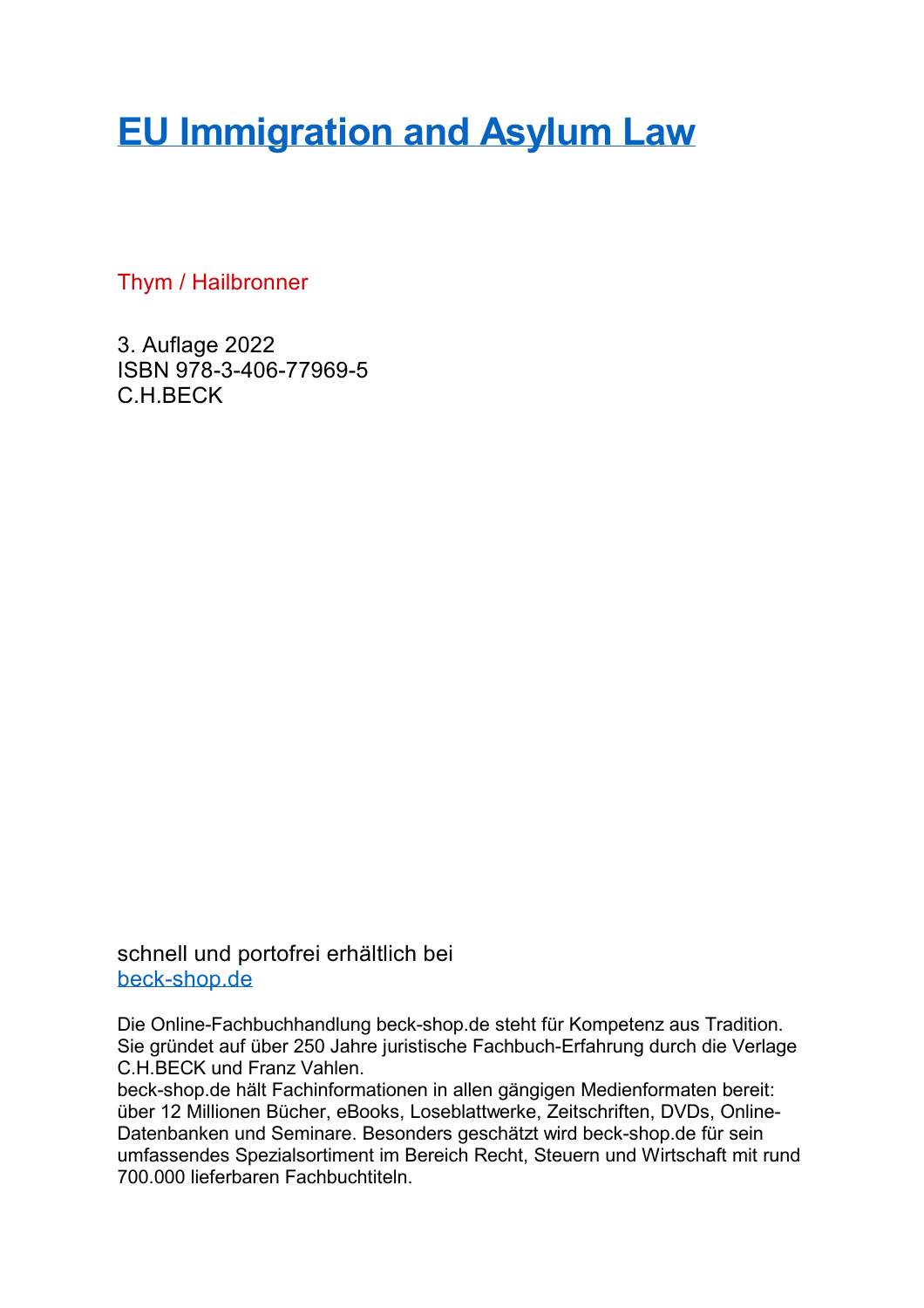Thym/Hailbronner EU Immigration and Asylum Law

# beck-shop.de DIE FACHBUCHHANDLUNG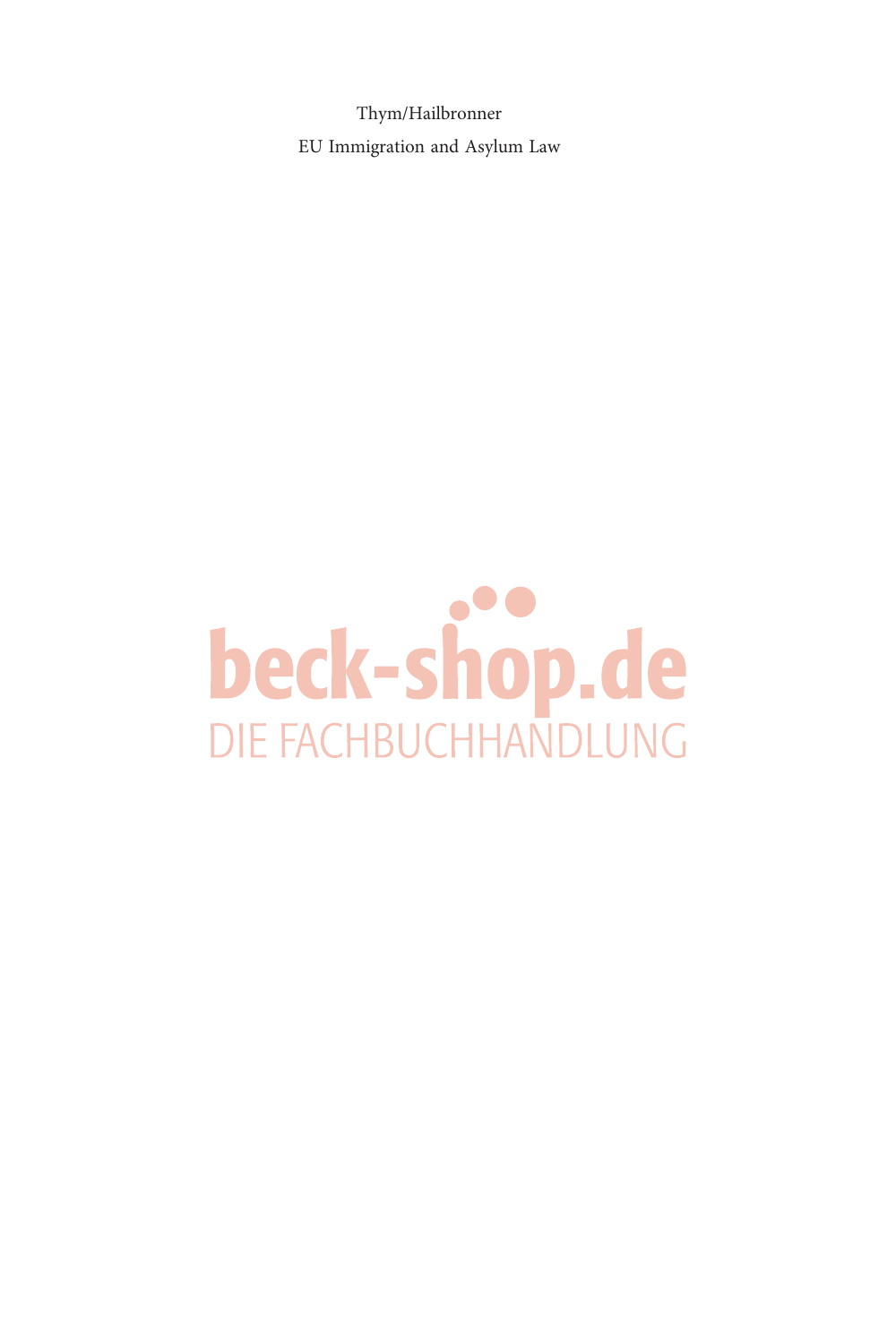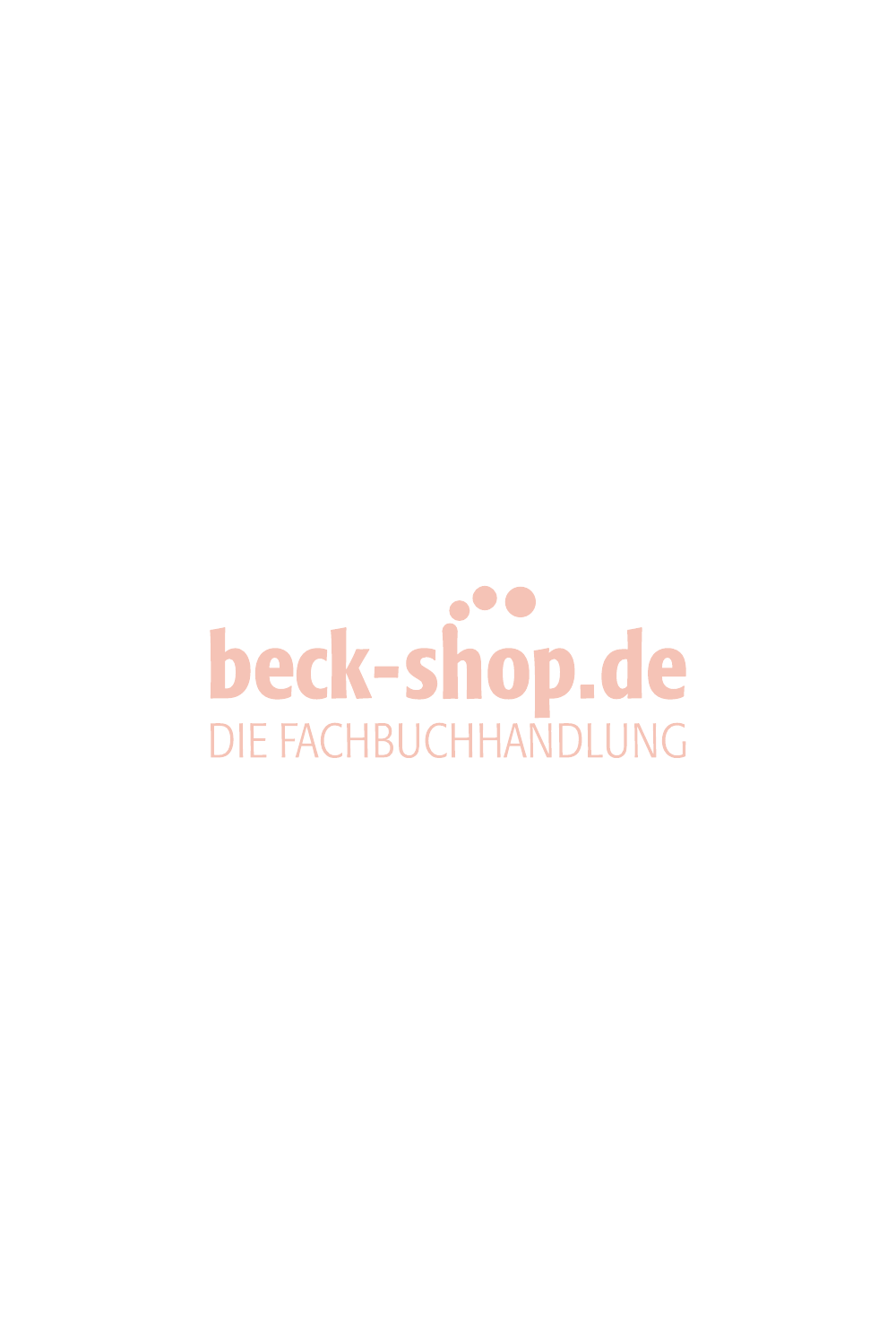## EU Immigration and Asylum Law

## Article-by-Article Commentary

edited by

Daniel Thym Kay Hailbronner



2022

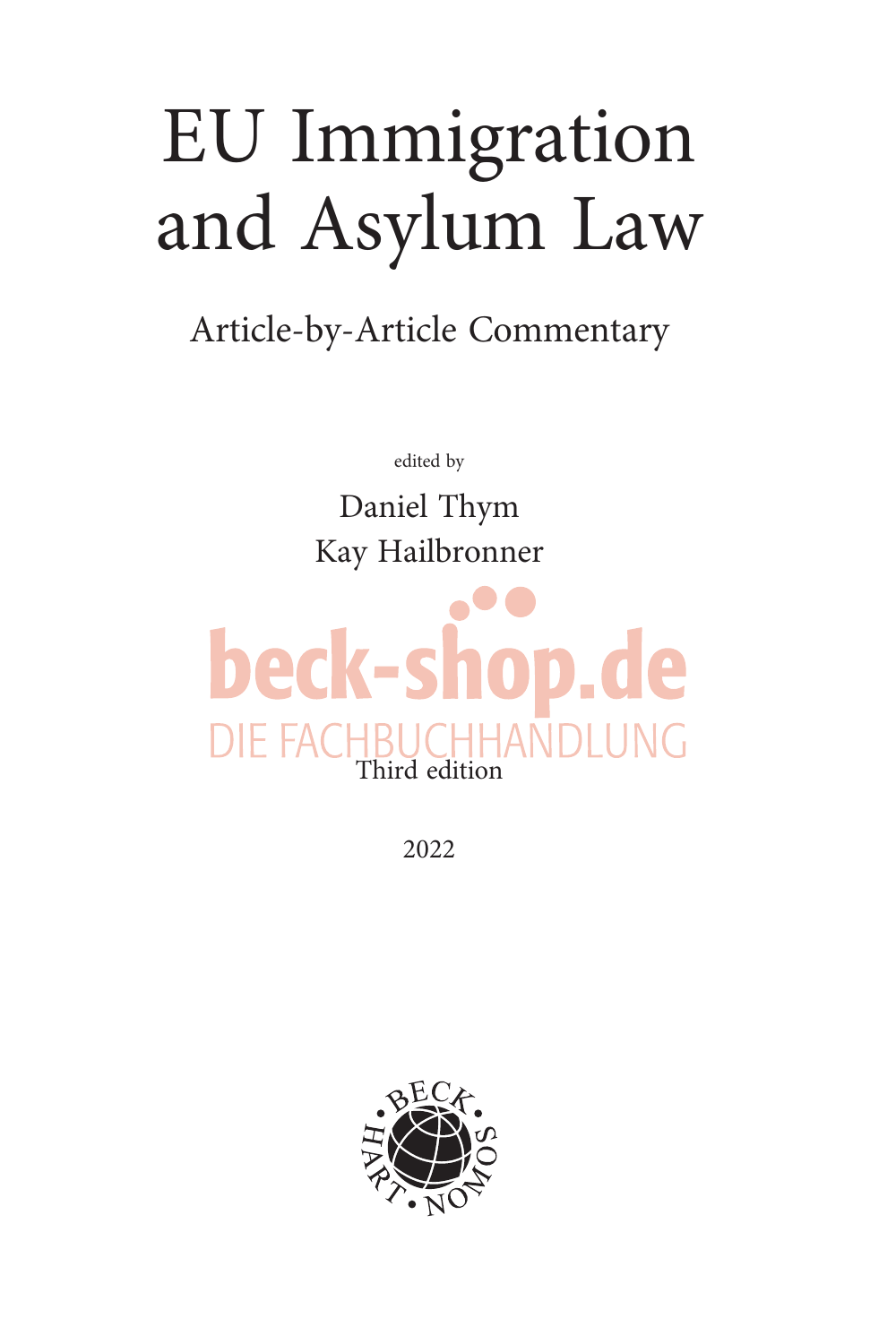Published by Verlag C.H.Beck oHG, Wilhelmstraße 9, 80801 München, Germany, email: bestellung@beck.de

Co-published by Hart Publishing, Kemp House, Chawley Park, Cumnor Hill, Oxford OX2 9PH, United Kingdom, online at: www.hartpub.co.uk

and

Nomos Verlagsgesellschaft mbH & Co. KG Waldseestraße 3–5, 76530 Baden-Baden, Germany, email: nomos@nomos.de

Published in North America by Hart Publishing An Imprint of Bloomsbury Publishing 1385 Broadway, New York, NY 10018, USA

Recommended citation: [Author's name], in: Thym/Hailbronner (eds.), EU Immigration and Asylum Law. Article-by-Article Commentary, 3<sup>rd</sup> edition (C.H. Beck/Hart/Nomos, 2022), Article  $[\#]$ , mn  $[\#]$ 

#### DIF FAC www.beck.de

ISBN 978 3 406 77969 5 (C.H.BECK) ISBN 978 1 5099 5731 6 (HART) ISBN 978 3 8487 7248 3 (NOMOS)

© 2022 Verlag C.H.Beck oHG Wilhelmstr. 9, 80801 München Printed in Germany by Eberl & Koesel GmbH & Co. KG Am Buchweg 1, 87452 Altusried-Krugzell Typeset by Reemers Publishing Services GmbH, Krefeld Cover: Druckerei C.H.Beck Nördlingen

chbeck.de/nachhaltig

All rights reserved. No part of this publication may be reproduced, stored in a retrieval system, or transmitted, in any form or by any means, without the prior permission of Verlag C.H.Beck, or as expressly permitted by law under the terms agreed with the appropriate reprographic rights organisation. Enquiries concerning reproduction which may not be covered by the above should be addressed to C.H.Beck at the address above.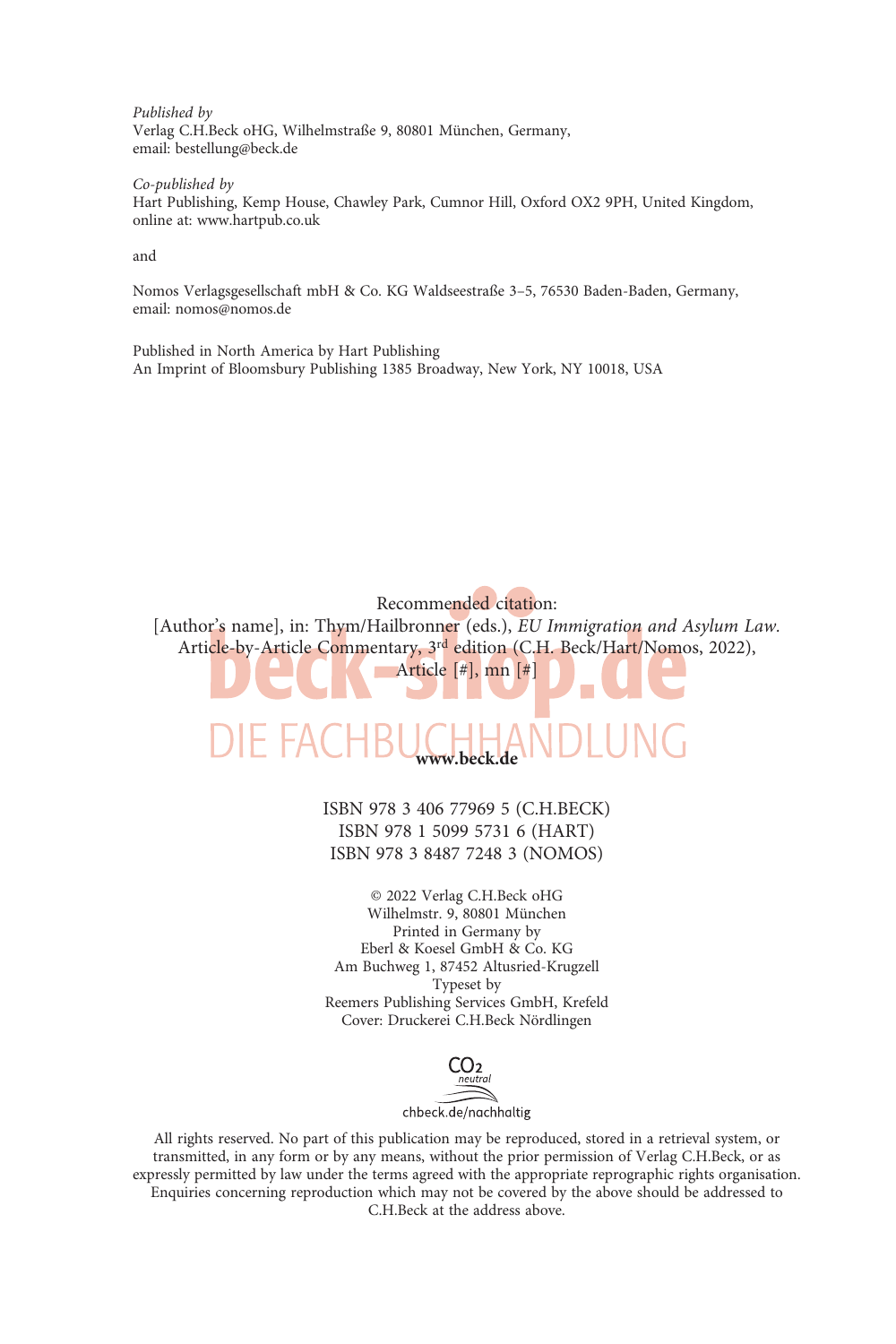#### Preface

Immigration and asylum policy have become the object of intense political disputes in many Member States and at supranational level. Their legal dimension is increasingly influenced by EU directives and regulations on various aspects of entry, border controls, visas, immigration and asylum – as the policy crisis of 2015/16 demonstrated exemplarily. Legal and political debates at the national and supranational level often revolve around the contents of EU legislation which determines the outcome of court cases throughout the continent and guides national parliaments when adopting domestic rules. After more than 20 years of legislative activities at EU level and more than 200 judgments of the Court of Justice in Luxembourg, it has become difficult to keep an oversight of the diverse instruments adopted on a variety of topics ranging from visa applications in consulates abroad and border controls at sea over the entry and stay of family members, students or intra-corporate transferees to reception conditions and procedural guarantees for asylum seekers. This Commentary pursues the objective of assisting readers to confront the complexity of supranational legislation.

The publication of a new directive or regulation in the Official Journal is the beginning of an occasionally cumbersome process of implementation, enforcement and adjudication at the national and supranational level. This Commentary aims to support those involved in different functions and at various levels in interpretating and applying supranational rules: judges at domestic courts, officials working for administrative authorities or national ministries, members of civil society, academics, practicing lawyers or civil servants with an EU institution. To support all these potential readers required the authors to pay attention to both the seemingly technical detail and the grand scheme connecting different instruments. Four thematic introductions, written by the lead editor, are meant to allow newcomers to keep an oversight of a highly complex area of the law, thus recognising the proverbial forest behind the trees. Detailed comments no less than 20 different instruments provide an in-depth analysis of the most important pieces of legislation written by eminent experts from both academia and legal practice from across Europe.

In order to provide a comprehensive overview, this book employs the method of a 'commentary' in the German tradition explaining the contents and legal context of each legislative instrument article by article. Thus, the chapter on a specific directive or regulation will not usually be read from A to Z like a book. Rather, readers will consult the information on a specific article and will then be re-directed, by means of crossreferences, to related information elsewhere in the Commentary. By way of example, someone interested in the scope and interpretation of the public policy exception in Article 6 Long-Term Residents Directive 2003/109/EC will open the relevant pages on this article and look for the information she requires. Reading the more specific comments, she will be directed to horizontal information on the interpretation of the public policy standard in the introductory chapter on the legal framework for EU immigration policy. They explain how the ECJ case law on different instruments feeds into a more or less consistent whole. However, not all provisions have been subject to court rulings at the national or supranational level. In such cases, the authors of the chapter may present legal argument how the provision should be interpreted in light of the interpretative standards described in the general introduction explaining the constitutional framework.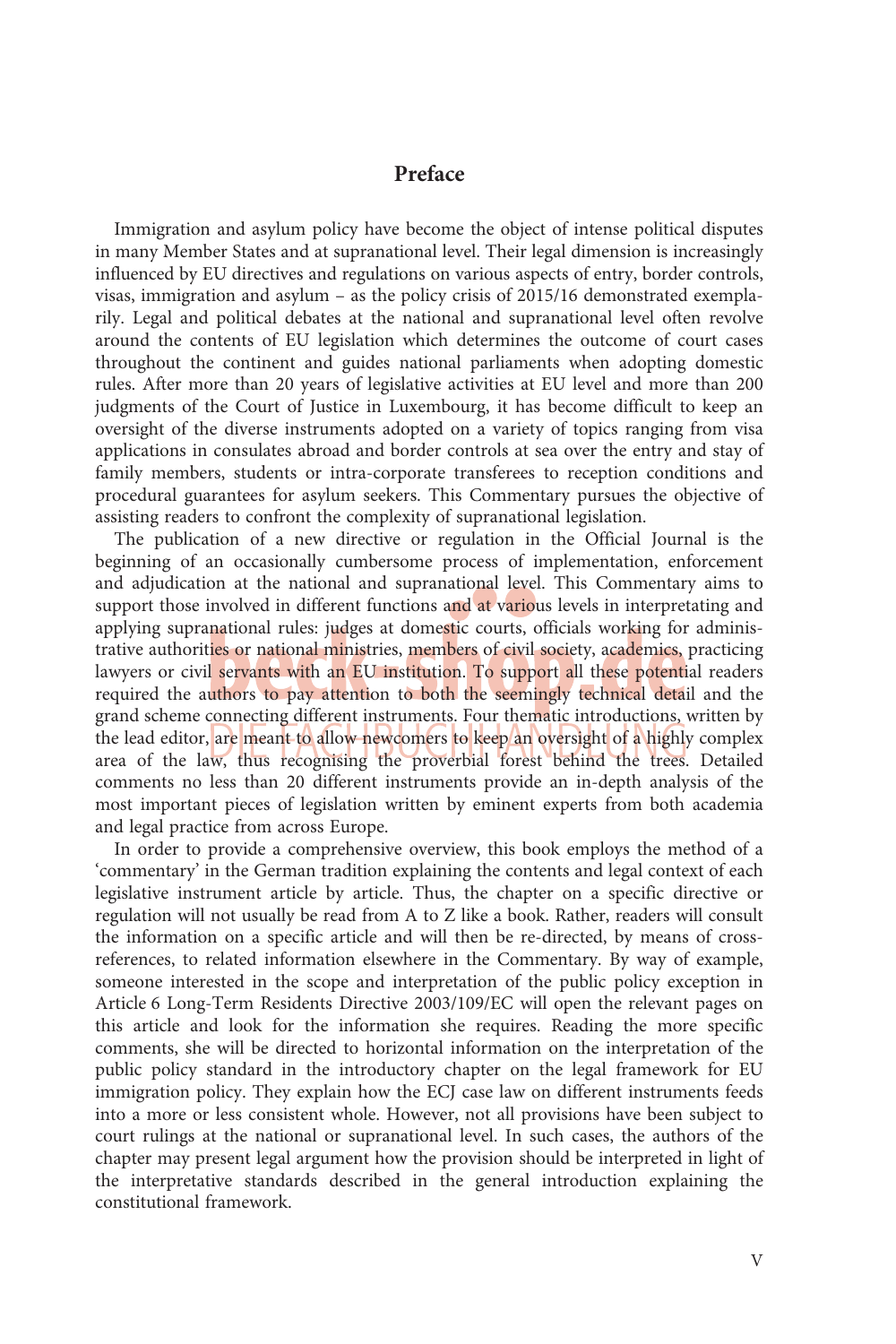#### Preface

We have bee careful to bring together a rich collection of authors with various backgrounds from across Europe. Some are experienced practitioners with a high expertise in the field they are writing on. Others are senior academics or promising young researchers involved in debates about immigration and asylum. Not all authors contributing to this book will necessarily share the same opinions on specific topics. Therefore, different views cannot be excluded; they are the hallmark of legal debates on controversial topics. We are united by the ambition to provide our readers with reliable and in-depth materials on a complex area.

It is a characteristic of immigration and asylum law that its interpretation is the object of legal and political disputes and disagreements. For that reason, reliability is a core features of this Commentary. Each chapter provides a trustworthy overview of the state of the art, including court judgments. Whenever there is room for disagreement, existing opinions in the literature shall be presented, possibly together with a proposal by the author how the question should be resolved. In doing so, the contributors participate in the doctrinal reconstruction of the law in line with the continental tradition of interpretative hermeneutics in areas where no case law exists so far.

As a transnational undertaking, it is not the purpose of this Commentary to inform our readers how the Member States implement European rules. Rather, it has the objective of describing the contents of EU legislation, of identifying open questions of interpretation and of providing arguments what a potential answer might be. Given that the EU is a multilingual polity, we have invited authors to include case law by national courts from across Europe and academic writing in different languages.

The third edition was delayed as a result of the ongoing reform of asylum policy, which the Commission had kickstarted with several legislative initiatives during 2016. For many years, we had assumed – and hoped – that the EU institutions would agree on a compromise that would help overcome the structural deficits of supranational asylum policy. That did not happen. Similarly, the 'Pact on Migration and Asylum', presented by the Commission in September 2021, seems not to have reversed the political stalemate. At the time of writing, discussions within the Council were ongoing at a technical level and the European Parliament was preparing to adopt its position; it remained uncertain whether the package would ever be adopted. Even if that happened, we may expect the contents of the final legislation to differ markedly form the Commission's proposals in important respects as a result of inter-institutional compromises. We have decided, therefore, to publish the third edition on the basis of secondary legislation as it stood during the spring of 2021. At the same time, failure of policy reform reinvigorates the idea behind the Commentary: to analyse highly complex legislation that raises formidable questions of interpretation when being applied to scenarios the legislature did not necessarily have in mind.

We hope that the common methodological concept underlying a Commentary article-by-article will be useful for both practitioners and academics working on domestic or supranational immigration and asylum law. Of course, there may be gaps and omissions. The editors and authors therefore appreciate any suggestion how to improve the general scheme or individual chapters in subsequent editions of this book. They should be directed to

Prof. Dr. Daniel Thym University of Konstanz Research Centre Immigration & Asylum Law Universitätsstraße 10, D-78457 Konstanz, Germany daniel.thym@uni-konstanz.de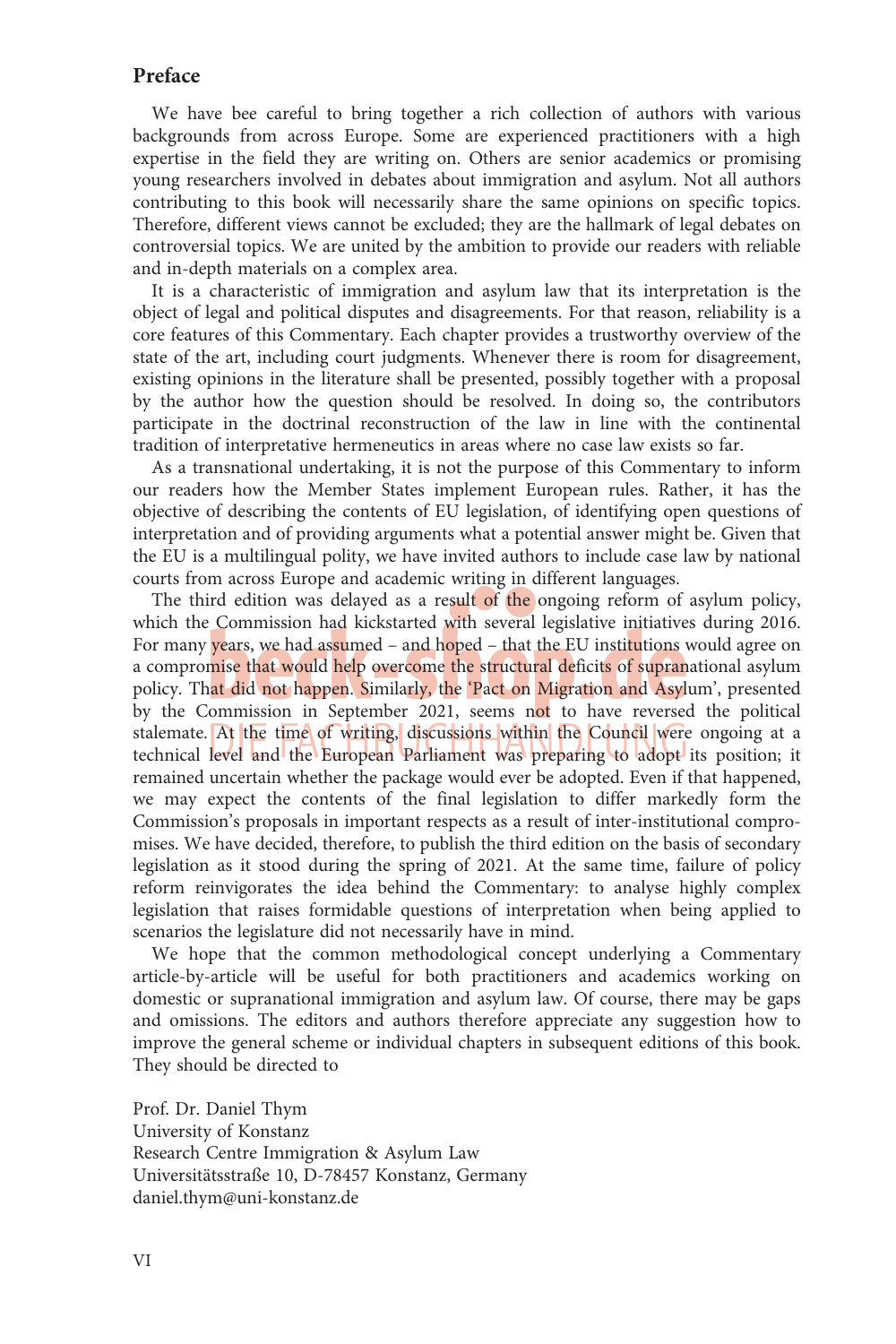#### Acknowledgments

The editors express their gratitude to the researchers and assistants of the University Chair of European and International Law and the Research Centre Immigration & Asylum Law at the University of Konstanz. Professor Kay Hailbronner, who held the university chair until 2010, initiated the idea of the Commentary whose first edition was published in 2010. It has been managed by his successor Professor Daniel Thym ever since the second edition, published in 2016. The editors owe great debt to Sabine Gerber who did an excellent coordination work for the first edition. The second edition saw substantial changes that have been diligently administered by Carolin Beverungen Arévalo, Sigrid Gies and Dr. Tobias Klarmann. Marie-Louise Reuter deserves much appreciation for the skilful, trustworthy and cooperative way in which she managed the manuscripts submitted by the authors for the third edition. This time-consuming project could not have been completed without the invaluable help provided by the student assistants of the university chair. For the third edition they include: Jule Arwinski; Johanna Bottyanfy; Iris Imgrund; and Anna Schilling. All the people mentioned above did a wonderful job in preparing the word files for the commentary and in checking compliance with the style guide. Our contact persons with the publisher, Thomas Klich and Dr. Wilhelm Warth, deserve credit for their reliable and flexible cooperation.

> beck-shop.de DIE FACHBUCHHANDLUNG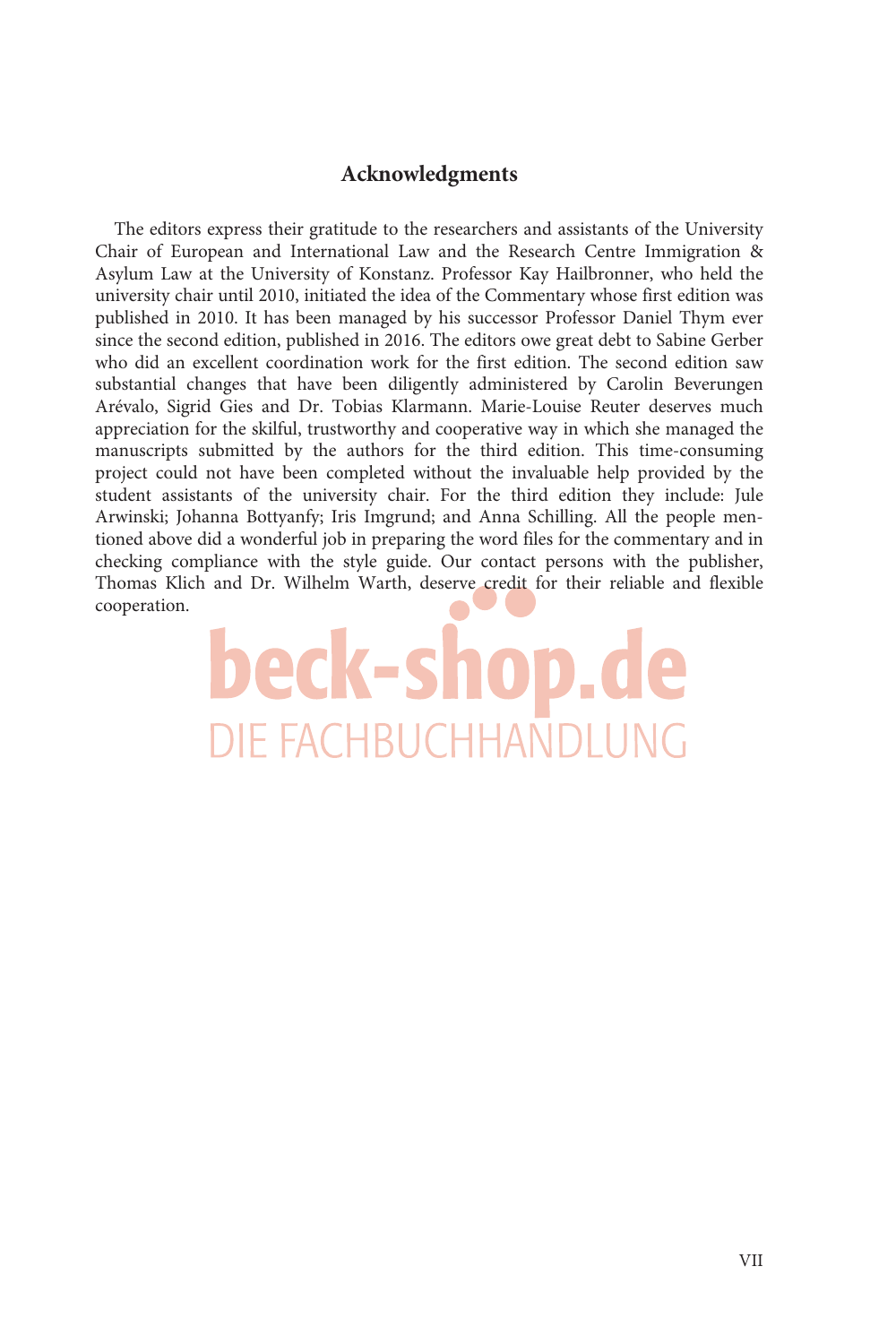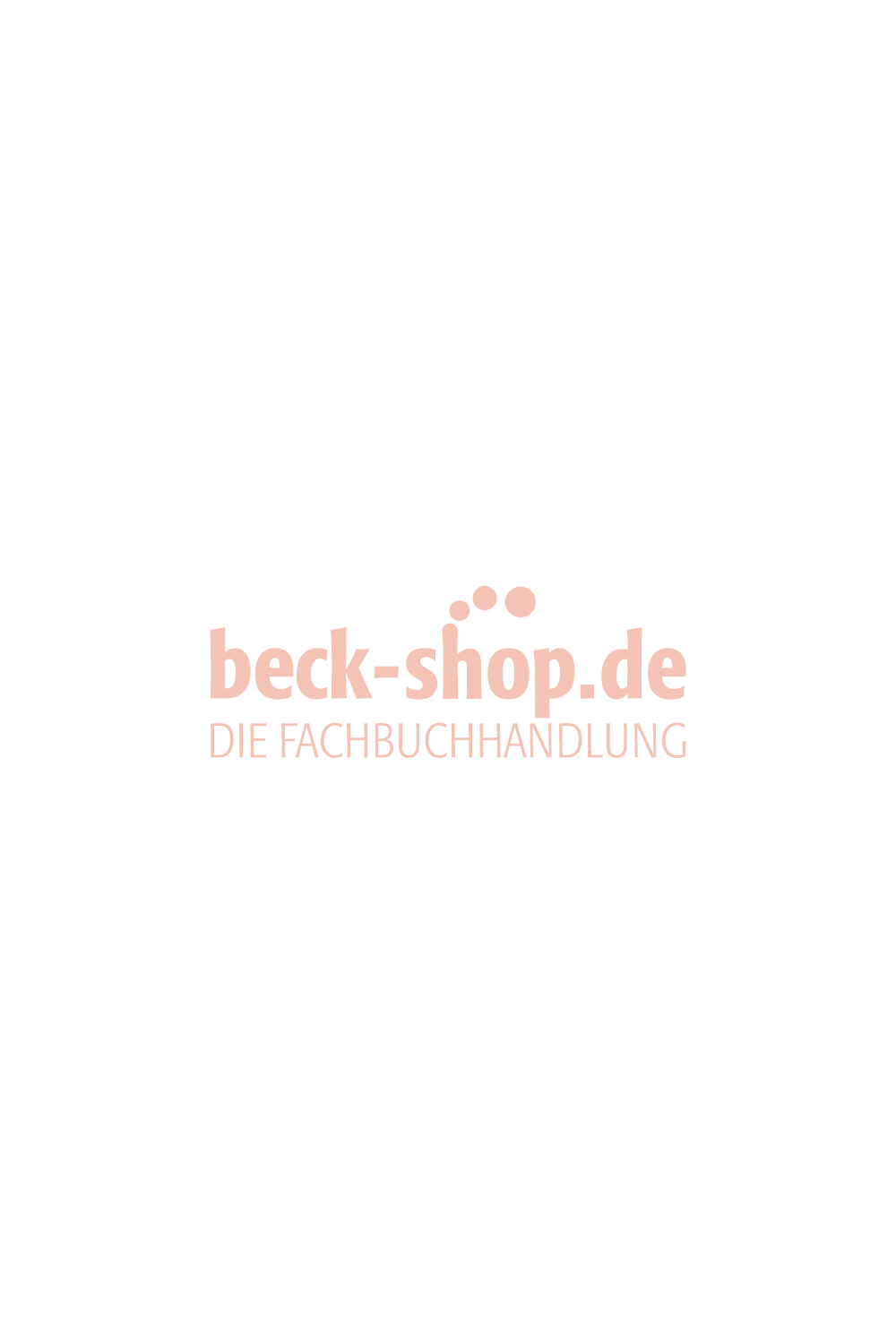#### Summary of Contents

#### Part A Overarching Themes

|  |  |  |  |  | Chapter 1. Constitutional Framework and Principles for Interpretation (Daniel Thym) |  |
|--|--|--|--|--|-------------------------------------------------------------------------------------|--|
|--|--|--|--|--|-------------------------------------------------------------------------------------|--|

#### Part B Secondary Legislation on Entry and Border Controls

|                                                                                     | 84  |
|-------------------------------------------------------------------------------------|-----|
|                                                                                     |     |
| Chapter 5. Schengen Borders Code Regulation (EU) 2016/399 (Sarah Progin-Theuerkauf/ |     |
|                                                                                     | 216 |
|                                                                                     |     |

#### Part C

 $\blacksquare$ 

Secondary Legislation on Immigration

 $\mathcal{L}$ 

|                                                                                               | 383 |
|-----------------------------------------------------------------------------------------------|-----|
| Chapter 8. Family Reunification Directive 2003/86/EC (Jonas Bornemann/Caroline Arévalo/       |     |
|                                                                                               | 432 |
|                                                                                               | 540 |
|                                                                                               | 642 |
| Chapter 11. Return Directive 2008/115/EC (Fabian Lutz/Sergo Mananashvili/                     |     |
|                                                                                               | 692 |
| Chapter 12. Blue Card Directive 2009/50/EC (Julia Herzog-Schmidt/Roman Lehner)                | 805 |
|                                                                                               | 869 |
|                                                                                               | 910 |
| Chapter 15. Seasonal Workers Directive 2014/36/EU (Anja Wiesbrock/Cliodhna Murphy)            | 959 |
| Chapter 16. Intra-Corporate Transfer Directive 2014/66/EU (Hendrik Lörges) 1002               |     |
| Chapter 17. Students and Researchers Directive (EU) 2016/801 (Roman Lehner/Sigrid Gies)  1048 |     |
|                                                                                               |     |

#### Part D

#### Secondary Legislation on Asylum

| Chapter 19. Temporary Protection Directive 2001/55/EC (Achilles Skordas)  1177      |  |
|-------------------------------------------------------------------------------------|--|
| Chapter 20. Asylum Qualification Directive 2011/95/EU (Harald Dörig/Ingo Kraft/Hugo |  |
|                                                                                     |  |
| Chapter 21. Asylum Procedures Directive 2013/32/EU (Jens Vedsted-Hansen)  1429      |  |
| Chapter 22. Asylum Reception Conditions Directive 2013/33/EU (Lilian Tsourdi) 1540  |  |
| Chapter 23. Dublin III Regulation (EU) No 604/2013 (Constantin Hruschka/Francesco   |  |
|                                                                                     |  |
|                                                                                     |  |
|                                                                                     |  |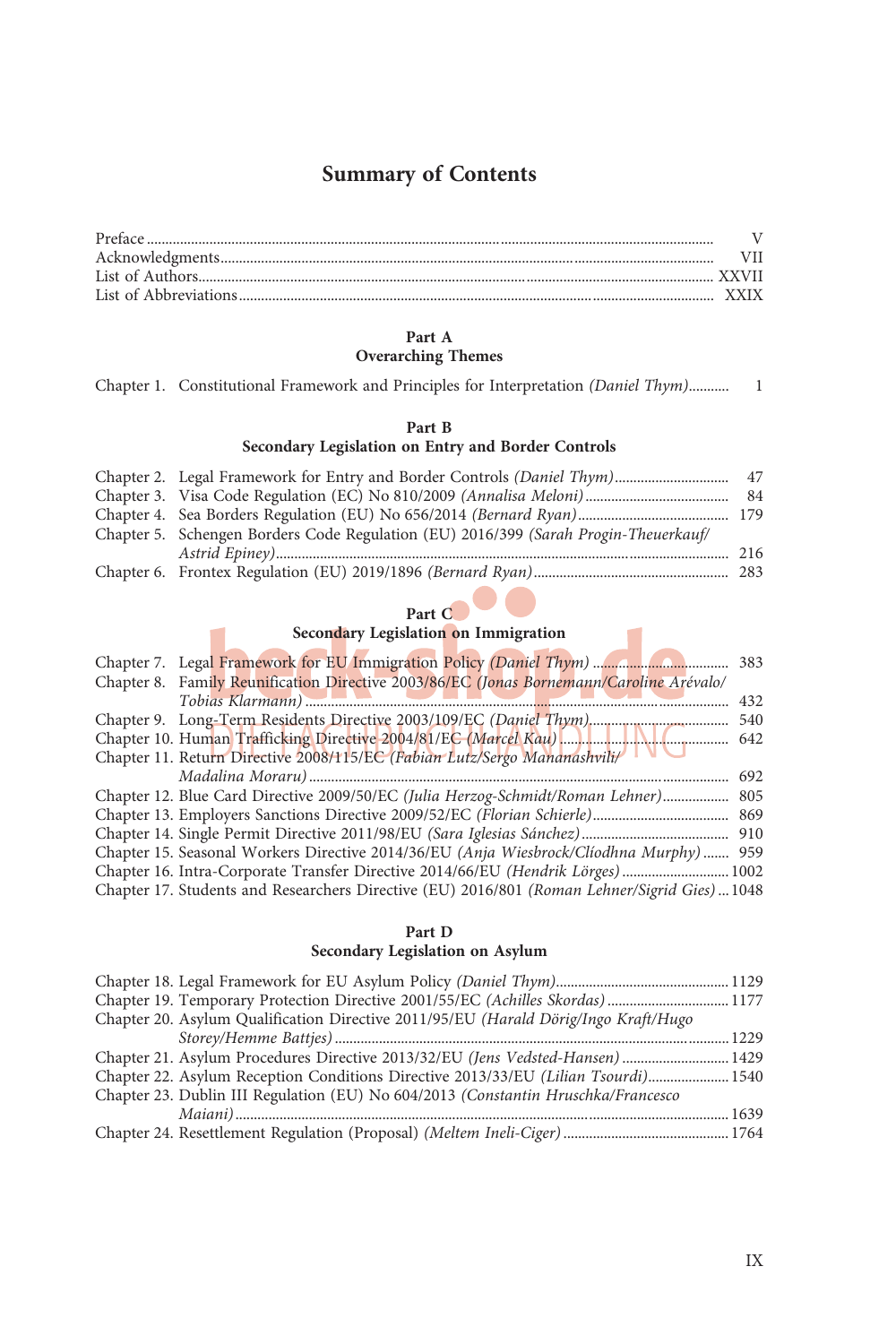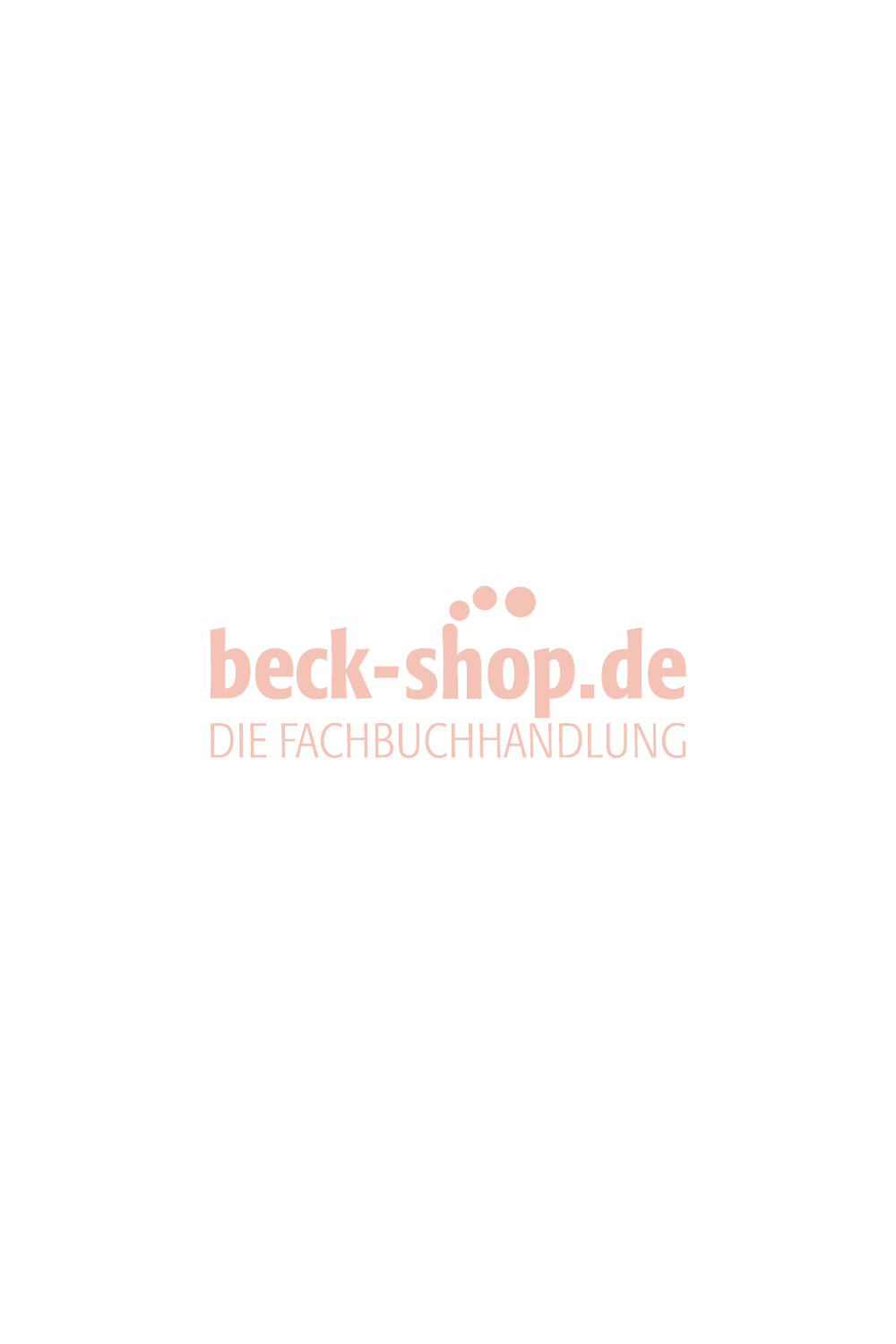#### Part A Overarching Themes

| Chapter 1. Constitutional Framework and Principles for Interpretation (Daniel Thym) 1 |                |
|---------------------------------------------------------------------------------------|----------------|
|                                                                                       | $\overline{2}$ |
|                                                                                       | - 9            |
|                                                                                       | - 32.          |
|                                                                                       |                |

#### Part B

#### Secondary Legislation on Entry and Border Controls

|            | Chapter 2. Legal Framework for Entry and Border Controls (Daniel Thym)           | 47  |
|------------|----------------------------------------------------------------------------------|-----|
|            |                                                                                  | 48  |
|            |                                                                                  | 53  |
|            |                                                                                  | 66  |
|            |                                                                                  | 74  |
|            |                                                                                  | 84  |
| Article 1. |                                                                                  | 85  |
| Article 2. |                                                                                  | 97  |
| Article 3. | Third-country nationals required to hold an airport transit visa                 | 99  |
| Article 4. | Authorities competent for taking part in the procedures relating to applications | 101 |
| Article 5. |                                                                                  | 102 |
| Article 6. |                                                                                  | 104 |
| Article 7. | Competence to issue visas to third-country nationals legally present within the  |     |
|            |                                                                                  | 105 |
| Article 8. |                                                                                  |     |
| Article 9. |                                                                                  |     |
|            |                                                                                  |     |
|            |                                                                                  |     |
|            |                                                                                  |     |
|            |                                                                                  |     |
|            |                                                                                  |     |
|            |                                                                                  |     |
|            |                                                                                  |     |
|            |                                                                                  |     |
|            |                                                                                  |     |
|            |                                                                                  |     |
|            |                                                                                  |     |
|            |                                                                                  |     |
|            |                                                                                  |     |
|            |                                                                                  |     |
|            |                                                                                  |     |
|            |                                                                                  |     |
|            |                                                                                  |     |
|            |                                                                                  |     |
|            |                                                                                  |     |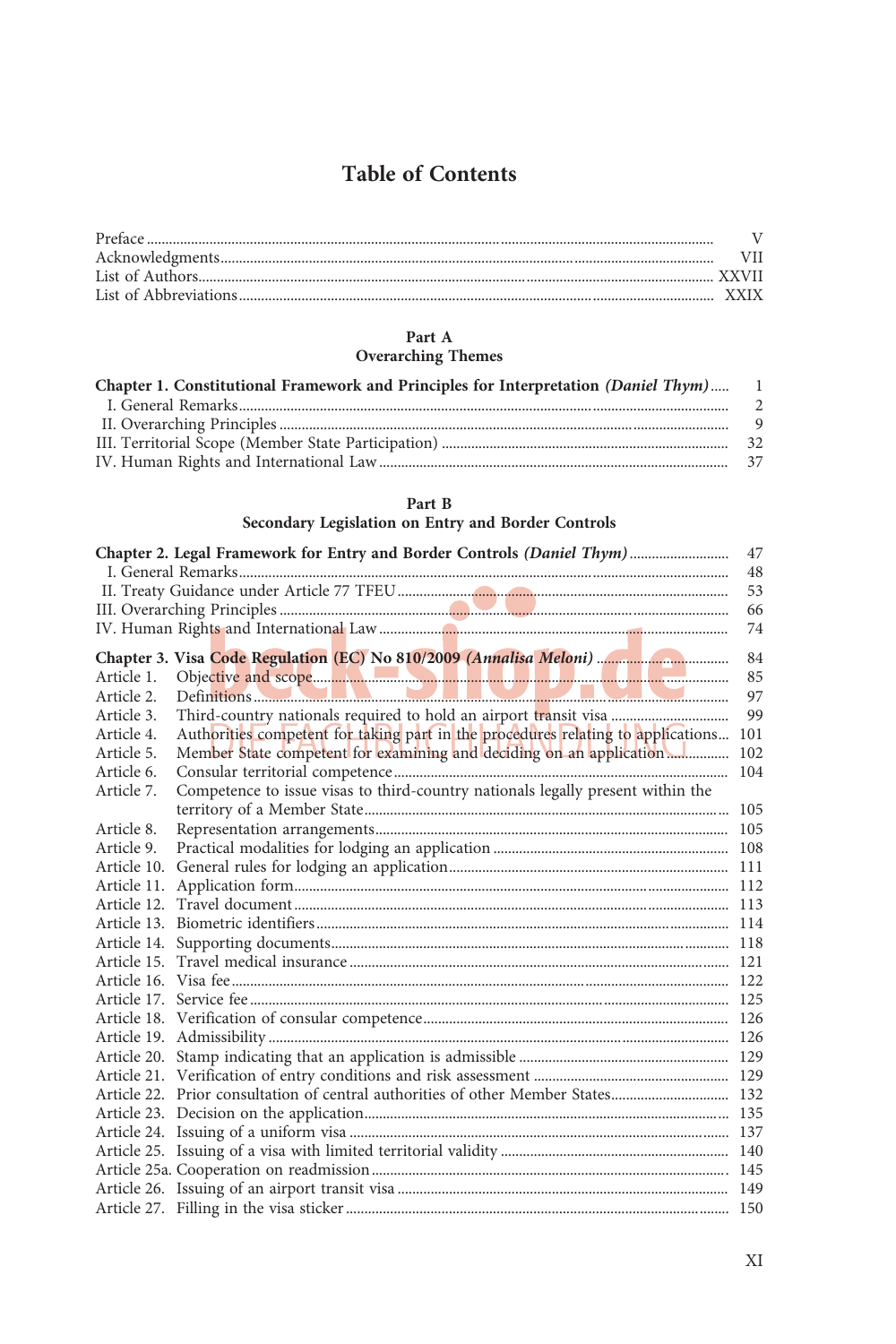|            | Article 38. Resources for examining applications and monitoring visa procedures  165 |     |
|------------|--------------------------------------------------------------------------------------|-----|
|            |                                                                                      |     |
|            |                                                                                      |     |
|            |                                                                                      |     |
|            |                                                                                      |     |
|            |                                                                                      |     |
|            |                                                                                      |     |
|            |                                                                                      |     |
|            |                                                                                      |     |
|            |                                                                                      |     |
|            | Article 49. Arrangements in relation to the Olympic Games and Paralympic Games 174   |     |
|            |                                                                                      |     |
|            |                                                                                      |     |
|            |                                                                                      |     |
|            |                                                                                      |     |
|            |                                                                                      |     |
|            |                                                                                      |     |
|            |                                                                                      |     |
|            |                                                                                      |     |
|            |                                                                                      |     |
|            |                                                                                      |     |
| Article 1. |                                                                                      |     |
| Article 2. |                                                                                      |     |
| Article 3. |                                                                                      |     |
| Article 4. | Protection of fundamental rights and the principle of non-refoulement 189            |     |
| Article 5. |                                                                                      |     |
| Article 6. |                                                                                      |     |
| Article 7. |                                                                                      |     |
| Article 8. |                                                                                      |     |
| Article 9. |                                                                                      |     |
|            |                                                                                      |     |
|            |                                                                                      |     |
|            |                                                                                      |     |
|            |                                                                                      |     |
|            |                                                                                      |     |
|            |                                                                                      |     |
|            |                                                                                      |     |
|            | Chapter 5. Schengen Borders Code Regulation (EU) 2016/399 (Sarah Progin-Theuerkauf/  |     |
| Article 1. |                                                                                      | 217 |
| Article 2. |                                                                                      |     |
| Article 3. |                                                                                      |     |
| Article 4. |                                                                                      | 233 |
| Article 5. |                                                                                      |     |
| Article 6. |                                                                                      |     |
| Article 7. |                                                                                      |     |
| Article 8. |                                                                                      |     |
| Article 9. |                                                                                      | 253 |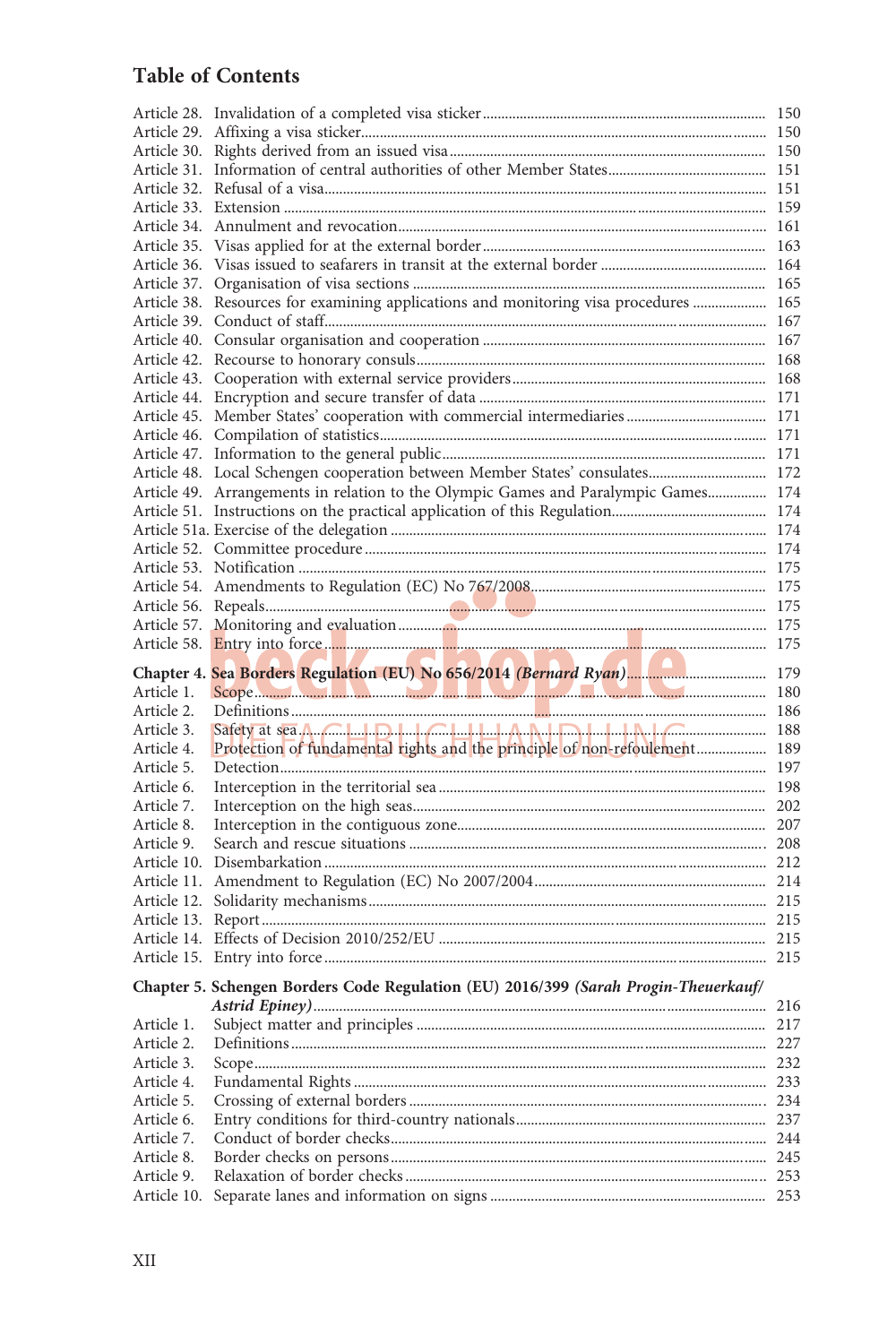|             | Article 12. Presumption as regards fulfilment of conditions of duration of stay  256              |     |
|-------------|---------------------------------------------------------------------------------------------------|-----|
|             |                                                                                                   |     |
|             |                                                                                                   |     |
|             |                                                                                                   |     |
|             |                                                                                                   |     |
|             |                                                                                                   |     |
|             |                                                                                                   |     |
|             | Article 19. Specific rules for the various types of border and the various means of transport     |     |
|             |                                                                                                   |     |
|             |                                                                                                   |     |
|             |                                                                                                   |     |
|             |                                                                                                   |     |
|             |                                                                                                   |     |
|             | Article 24. Removal of obstacles to traffic at road crossing-points at internal borders           | 265 |
|             | Article 25. General framework for the temporary reintroduction of border control at internal      | 268 |
|             | Article 26. Criteria for the temporary reintroduction of border control at internal borders       | 268 |
|             | Article 27. Procedure for the temporary reintroduction of border control at internal borders      |     |
|             |                                                                                                   | 269 |
|             |                                                                                                   |     |
|             | Article 29. Specific procedure where exceptional circumstances put the overall functioning of     |     |
|             |                                                                                                   |     |
|             | Article 30. Criteria for the temporary reintroduction of border control at internal borders       |     |
|             | where exceptional circumstances put the overall functioning of the area without                   |     |
|             |                                                                                                   | 272 |
|             |                                                                                                   |     |
|             | Article 32. Provisions to be applied where border control is reintroduced at internal borders 273 |     |
|             |                                                                                                   |     |
|             |                                                                                                   |     |
|             |                                                                                                   |     |
|             |                                                                                                   |     |
|             |                                                                                                   |     |
|             |                                                                                                   |     |
|             |                                                                                                   |     |
|             |                                                                                                   |     |
|             |                                                                                                   |     |
|             |                                                                                                   |     |
|             |                                                                                                   |     |
|             |                                                                                                   |     |
|             |                                                                                                   |     |
|             |                                                                                                   |     |
| Article 1.  |                                                                                                   |     |
| Article 2.  |                                                                                                   |     |
| Article 3.  |                                                                                                   |     |
| Article 4.  |                                                                                                   |     |
| Article 5.  |                                                                                                   | 296 |
| Article 6.  |                                                                                                   | 297 |
| Article 7.  |                                                                                                   | 298 |
| Article 8.  | Multiannual strategic policy cycle for European integrated border management 300                  |     |
| Article 9.  |                                                                                                   | 300 |
| Article 10. |                                                                                                   | 301 |
| Article 11. |                                                                                                   | 304 |
| Article 12. |                                                                                                   | 305 |
|             |                                                                                                   | 305 |
|             |                                                                                                   | 305 |
|             | Article 15. Information exchange systems and applications managed by the Agency  305              |     |
|             |                                                                                                   | 305 |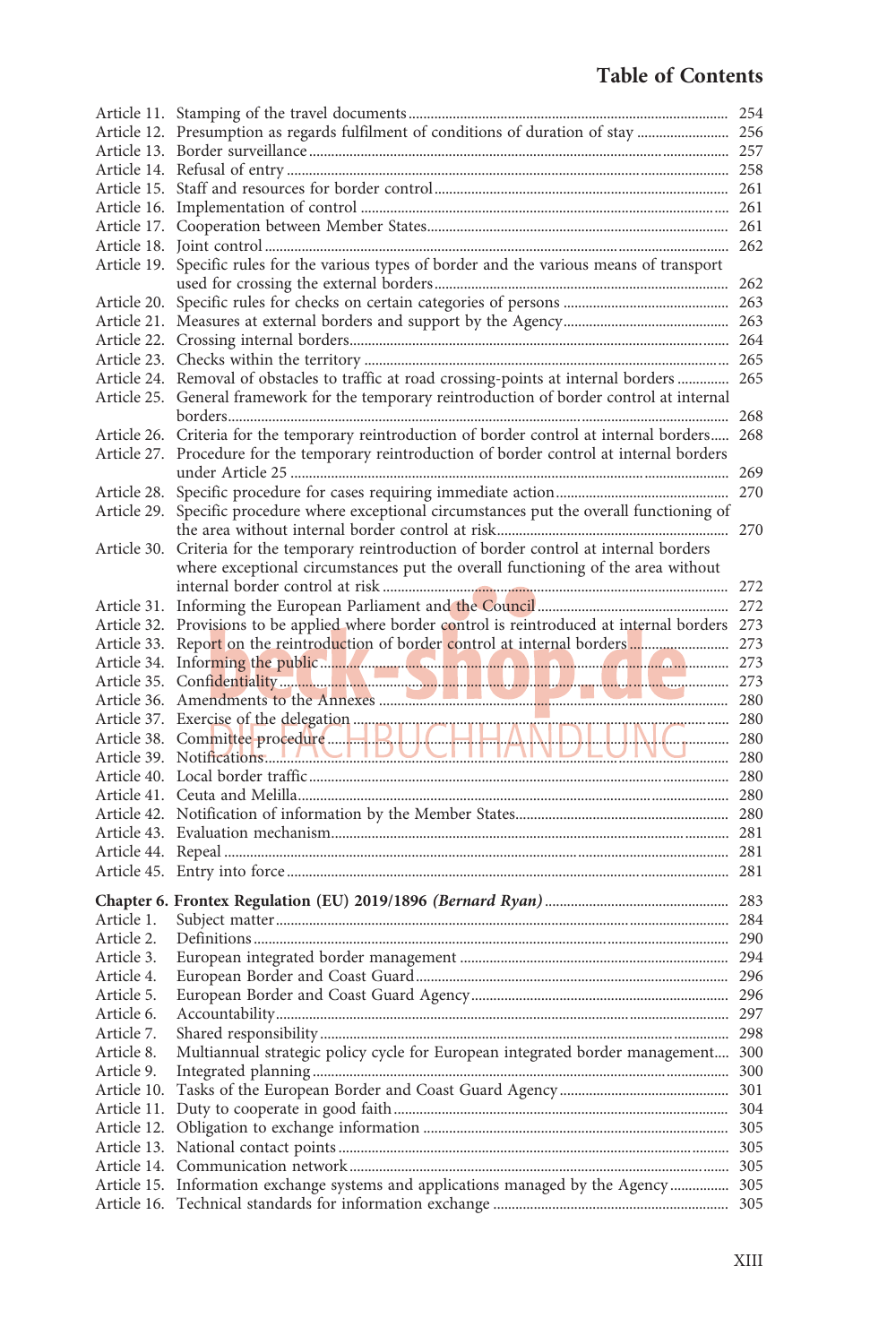|                                                                                                     | 305 |
|-----------------------------------------------------------------------------------------------------|-----|
|                                                                                                     | 305 |
|                                                                                                     |     |
|                                                                                                     |     |
|                                                                                                     |     |
|                                                                                                     |     |
|                                                                                                     |     |
|                                                                                                     |     |
|                                                                                                     |     |
|                                                                                                     |     |
|                                                                                                     |     |
|                                                                                                     |     |
|                                                                                                     |     |
|                                                                                                     |     |
|                                                                                                     |     |
|                                                                                                     |     |
| Article 33. Synergies between the vulnerability assessment and the Schengen evaluation              |     |
|                                                                                                     |     |
|                                                                                                     |     |
|                                                                                                     |     |
| Article 37. Initiating joint operations and rapid border interventions at the external borders. 318 |     |
|                                                                                                     |     |
|                                                                                                     |     |
|                                                                                                     |     |
|                                                                                                     |     |
|                                                                                                     |     |
|                                                                                                     |     |
|                                                                                                     |     |
|                                                                                                     |     |
|                                                                                                     |     |
|                                                                                                     |     |
|                                                                                                     |     |
|                                                                                                     |     |
|                                                                                                     |     |
|                                                                                                     |     |
|                                                                                                     |     |
|                                                                                                     |     |
|                                                                                                     |     |
|                                                                                                     |     |
| Article 56. Member States' participation in the standing corps through long--                       |     |
|                                                                                                     |     |
| Article 57. Member States' participation in the standing corps through short--                      |     |
|                                                                                                     | 335 |
| Article 58. Member States' participation in the standing corps through the reserve for rapid        |     |
|                                                                                                     |     |
|                                                                                                     | 335 |
|                                                                                                     |     |
|                                                                                                     |     |
|                                                                                                     |     |
|                                                                                                     |     |
|                                                                                                     |     |
|                                                                                                     | 338 |
|                                                                                                     |     |
|                                                                                                     |     |
| Article 68. Cooperation of the Agency with Union institutions, bodies, offices, agencies, and 339   |     |
|                                                                                                     |     |
|                                                                                                     |     |
|                                                                                                     |     |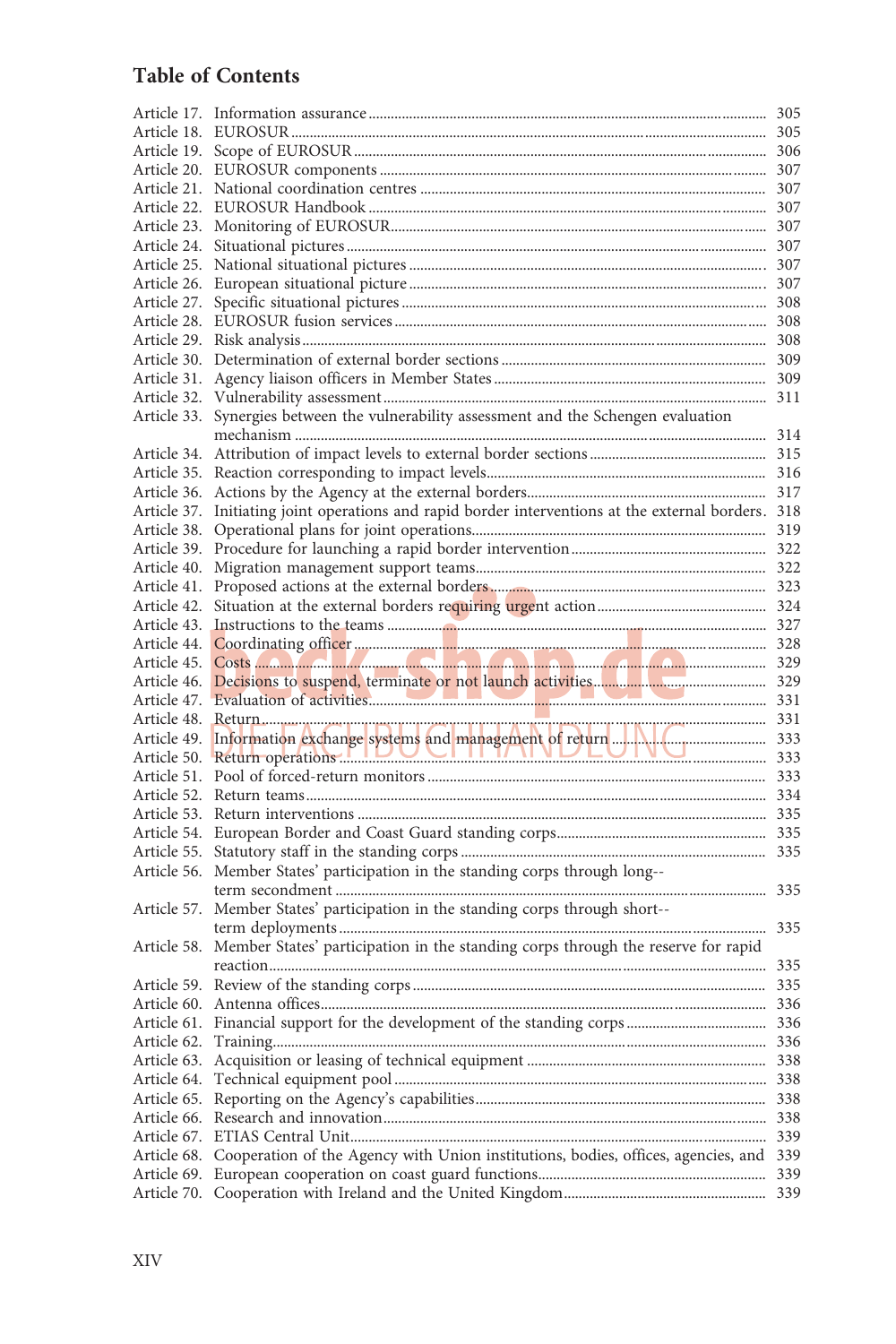| Article 74. Technical and operational assistance provided by the Agency to third countries  343 |            |
|-------------------------------------------------------------------------------------------------|------------|
| Article 75. Exchange of information with third countries in the framework of EUROSUR  345       |            |
| Article 76. Role of the Commission with regard to cooperation with third countries 345          |            |
|                                                                                                 |            |
|                                                                                                 |            |
|                                                                                                 |            |
| Article 80. Protection of fundamental rights and a fundamental rights strategy 346              |            |
|                                                                                                 |            |
|                                                                                                 |            |
|                                                                                                 |            |
|                                                                                                 |            |
|                                                                                                 |            |
|                                                                                                 |            |
|                                                                                                 |            |
| Article 88. Processing of personal data collected during joint operations, return operations,   |            |
| return interventions, pilot projects, rapid border interventions, and migration                 |            |
|                                                                                                 |            |
|                                                                                                 |            |
|                                                                                                 |            |
|                                                                                                 |            |
| Article 92. Security rules on the protection of classified information and sensitive non-       |            |
|                                                                                                 |            |
|                                                                                                 |            |
|                                                                                                 |            |
|                                                                                                 |            |
|                                                                                                 |            |
|                                                                                                 |            |
|                                                                                                 |            |
|                                                                                                 |            |
|                                                                                                 |            |
| Article 100. Functions of the management board                                                  |            |
|                                                                                                 |            |
|                                                                                                 |            |
|                                                                                                 |            |
|                                                                                                 |            |
|                                                                                                 |            |
| Article 107. Appointment of the executive director and the deputy executive directors 365       |            |
|                                                                                                 |            |
|                                                                                                 |            |
|                                                                                                 |            |
|                                                                                                 |            |
|                                                                                                 |            |
|                                                                                                 |            |
| 378                                                                                             |            |
|                                                                                                 |            |
|                                                                                                 | 379<br>379 |
|                                                                                                 |            |
|                                                                                                 | 379        |
|                                                                                                 | 380        |
|                                                                                                 | 380        |
|                                                                                                 | 380        |
|                                                                                                 | 380        |
|                                                                                                 | 380        |
|                                                                                                 | 380        |
|                                                                                                 | 380        |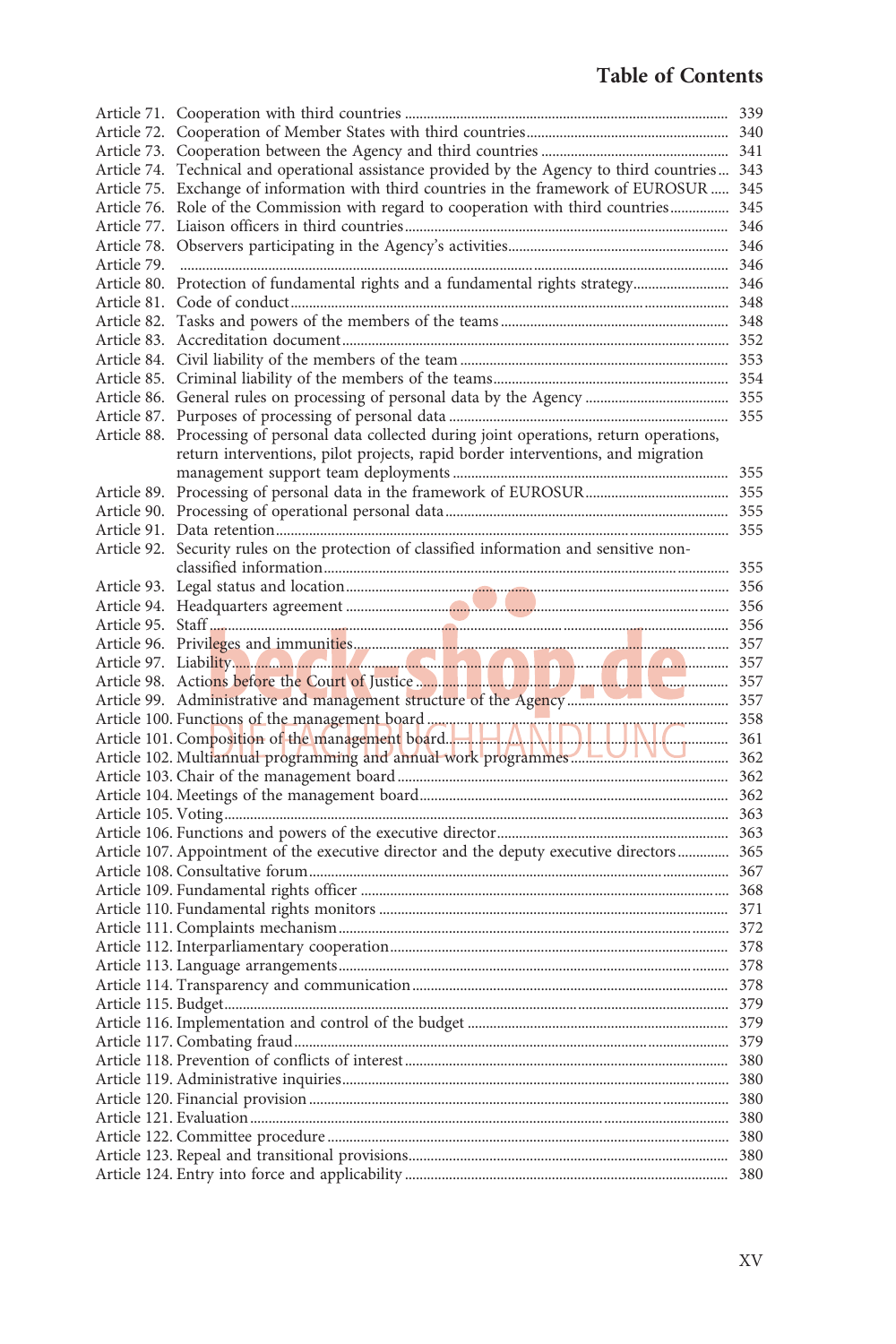Part C Secondary Legislation on Immigration

|                            |                                                                                                                      | 388        |
|----------------------------|----------------------------------------------------------------------------------------------------------------------|------------|
|                            |                                                                                                                      | 403        |
|                            |                                                                                                                      | 423        |
|                            |                                                                                                                      |            |
|                            | Chapter 8. Family Reunification Directive 2003/86/EC (Jonas Bornemann/                                               |            |
|                            |                                                                                                                      | 432        |
| Article 1.                 |                                                                                                                      | 433        |
| Article 2.                 |                                                                                                                      |            |
| Article 3.                 |                                                                                                                      |            |
| Article 4.                 |                                                                                                                      |            |
| Article 5.                 |                                                                                                                      | 474        |
| Article 6.                 |                                                                                                                      |            |
| Article 7.                 |                                                                                                                      | 487        |
| Article 8.                 |                                                                                                                      | 499<br>505 |
| Article 9.                 |                                                                                                                      | 505        |
| Article 10.<br>Article 11. |                                                                                                                      | 505        |
| Article 12.                |                                                                                                                      | 506        |
| Article 13.                |                                                                                                                      | 512        |
| Article 14.                |                                                                                                                      |            |
| Article 15.                |                                                                                                                      |            |
| Article 16.                |                                                                                                                      |            |
| Article 17.                |                                                                                                                      |            |
| Article 18.                |                                                                                                                      |            |
| Article 19.                |                                                                                                                      |            |
| Article 20.                | <u>. A. M. A. M. A. M. A. Maria 1999, A. M. A. M. A. M. A. Maria 1999, A. M. A. M. A. M. A. M. A. M. A. M. A. M.</u> | 538        |
| Article 21.                | <u> 1950 - An San Andrews, Amerikaansk kommunist fan it ferstjer fan de ferstjer fan de ferstjer fan de ferstjer</u> | 538        |
| Article 22.                |                                                                                                                      | 539        |
|                            |                                                                                                                      |            |
|                            |                                                                                                                      |            |
| Article 1.                 |                                                                                                                      |            |
| Article 2.                 |                                                                                                                      |            |
| Article 3.                 |                                                                                                                      |            |
| Article 4.                 |                                                                                                                      | 561        |
| Article 5.                 |                                                                                                                      | 568        |
| Article 6.                 |                                                                                                                      | 576        |
| Article 7.                 |                                                                                                                      | -581       |
| Article 8.                 |                                                                                                                      |            |
| Article 9.                 |                                                                                                                      |            |
|                            |                                                                                                                      | 595        |
|                            |                                                                                                                      |            |
|                            |                                                                                                                      |            |
|                            |                                                                                                                      |            |
|                            |                                                                                                                      |            |
|                            |                                                                                                                      |            |
|                            |                                                                                                                      |            |
|                            |                                                                                                                      |            |
|                            |                                                                                                                      |            |
|                            |                                                                                                                      |            |
|                            |                                                                                                                      |            |
|                            |                                                                                                                      |            |
|                            |                                                                                                                      |            |
|                            |                                                                                                                      |            |
|                            | Article 23. Acquisition of long-term resident status in the second Member State 639                                  |            |
|                            |                                                                                                                      |            |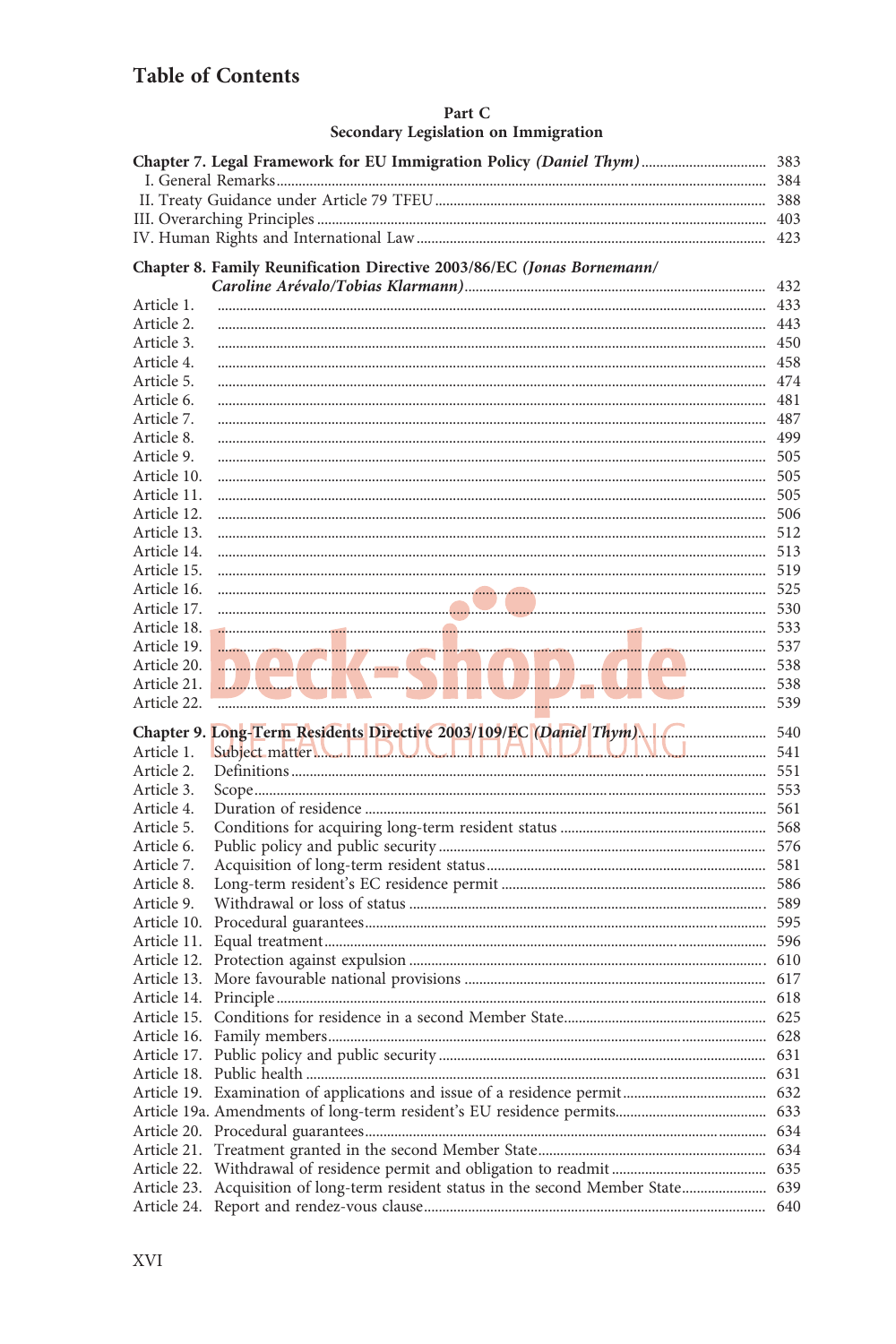| Article 1.               |                                                                                                                                                                                                                                                                                                                                                                                         |     |
|--------------------------|-----------------------------------------------------------------------------------------------------------------------------------------------------------------------------------------------------------------------------------------------------------------------------------------------------------------------------------------------------------------------------------------|-----|
| Article 2.               |                                                                                                                                                                                                                                                                                                                                                                                         |     |
| Article 3.               |                                                                                                                                                                                                                                                                                                                                                                                         |     |
| Article 4.               |                                                                                                                                                                                                                                                                                                                                                                                         |     |
| Article 5.               |                                                                                                                                                                                                                                                                                                                                                                                         |     |
| Article 6.               |                                                                                                                                                                                                                                                                                                                                                                                         |     |
| Article 7.               |                                                                                                                                                                                                                                                                                                                                                                                         |     |
| Article 8.               |                                                                                                                                                                                                                                                                                                                                                                                         |     |
| Article 9.               |                                                                                                                                                                                                                                                                                                                                                                                         |     |
|                          |                                                                                                                                                                                                                                                                                                                                                                                         |     |
|                          |                                                                                                                                                                                                                                                                                                                                                                                         |     |
|                          | Article 12. Programmes or schemes for the third-country nationals concerned 680                                                                                                                                                                                                                                                                                                         |     |
|                          |                                                                                                                                                                                                                                                                                                                                                                                         |     |
|                          |                                                                                                                                                                                                                                                                                                                                                                                         |     |
|                          |                                                                                                                                                                                                                                                                                                                                                                                         |     |
|                          |                                                                                                                                                                                                                                                                                                                                                                                         |     |
|                          |                                                                                                                                                                                                                                                                                                                                                                                         |     |
|                          |                                                                                                                                                                                                                                                                                                                                                                                         |     |
|                          |                                                                                                                                                                                                                                                                                                                                                                                         |     |
|                          |                                                                                                                                                                                                                                                                                                                                                                                         |     |
|                          | Chapter 11. Return Directive 2008/115/EC (Fabian Lutz/Sergo Mananashvili/                                                                                                                                                                                                                                                                                                               | 692 |
|                          |                                                                                                                                                                                                                                                                                                                                                                                         |     |
| Article 1.<br>Article 2. |                                                                                                                                                                                                                                                                                                                                                                                         | 703 |
| Article 3.               |                                                                                                                                                                                                                                                                                                                                                                                         | 708 |
| Article 4.               |                                                                                                                                                                                                                                                                                                                                                                                         |     |
| Article 5.               | Non-refoulement, best interests of the child, family life and state of health 719                                                                                                                                                                                                                                                                                                       |     |
| Article 6.               |                                                                                                                                                                                                                                                                                                                                                                                         |     |
| Article 7.               |                                                                                                                                                                                                                                                                                                                                                                                         |     |
| Article 8.               | Voluntary departure. HBUCHHANDLUNG 728                                                                                                                                                                                                                                                                                                                                                  |     |
| Article 9.               |                                                                                                                                                                                                                                                                                                                                                                                         |     |
|                          |                                                                                                                                                                                                                                                                                                                                                                                         |     |
| Article 11.              |                                                                                                                                                                                                                                                                                                                                                                                         |     |
|                          |                                                                                                                                                                                                                                                                                                                                                                                         | 750 |
|                          |                                                                                                                                                                                                                                                                                                                                                                                         | 757 |
|                          |                                                                                                                                                                                                                                                                                                                                                                                         |     |
|                          |                                                                                                                                                                                                                                                                                                                                                                                         |     |
|                          |                                                                                                                                                                                                                                                                                                                                                                                         |     |
|                          |                                                                                                                                                                                                                                                                                                                                                                                         | 800 |
|                          |                                                                                                                                                                                                                                                                                                                                                                                         |     |
|                          |                                                                                                                                                                                                                                                                                                                                                                                         |     |
|                          |                                                                                                                                                                                                                                                                                                                                                                                         | 804 |
|                          |                                                                                                                                                                                                                                                                                                                                                                                         |     |
|                          |                                                                                                                                                                                                                                                                                                                                                                                         | 804 |
|                          |                                                                                                                                                                                                                                                                                                                                                                                         | 804 |
|                          |                                                                                                                                                                                                                                                                                                                                                                                         |     |
|                          | Chapter 12. Blue Card Directive 2009/50/EC (Julia Herzog-Schmidt/Roman Lehner)                                                                                                                                                                                                                                                                                                          | 805 |
| Article 1.               |                                                                                                                                                                                                                                                                                                                                                                                         | 806 |
| Article 2.               |                                                                                                                                                                                                                                                                                                                                                                                         | 808 |
| Article 3.               | $\textbf{Scope} \textit{} \textit{} \textit{} \textit{} \textit{} \textit{} \textit{} \textit{} \textit{} \textit{} \textit{} \textit{} \textit{} \textit{} \textit{} \textit{} \textit{} \textit{} \textit{} \textit{} \textit{} \textit{} \textit{} \textit{} \textit{} \textit{} \textit{} \textit{} \textit{} \textit{} \textit{} \textit{} \textit{} \textit{} \textit{} \textit{$ | 813 |
| Article 4.               |                                                                                                                                                                                                                                                                                                                                                                                         | 819 |
| Article 5.<br>Article 6. |                                                                                                                                                                                                                                                                                                                                                                                         | 820 |
|                          |                                                                                                                                                                                                                                                                                                                                                                                         | 826 |
| Article 7.               |                                                                                                                                                                                                                                                                                                                                                                                         | 827 |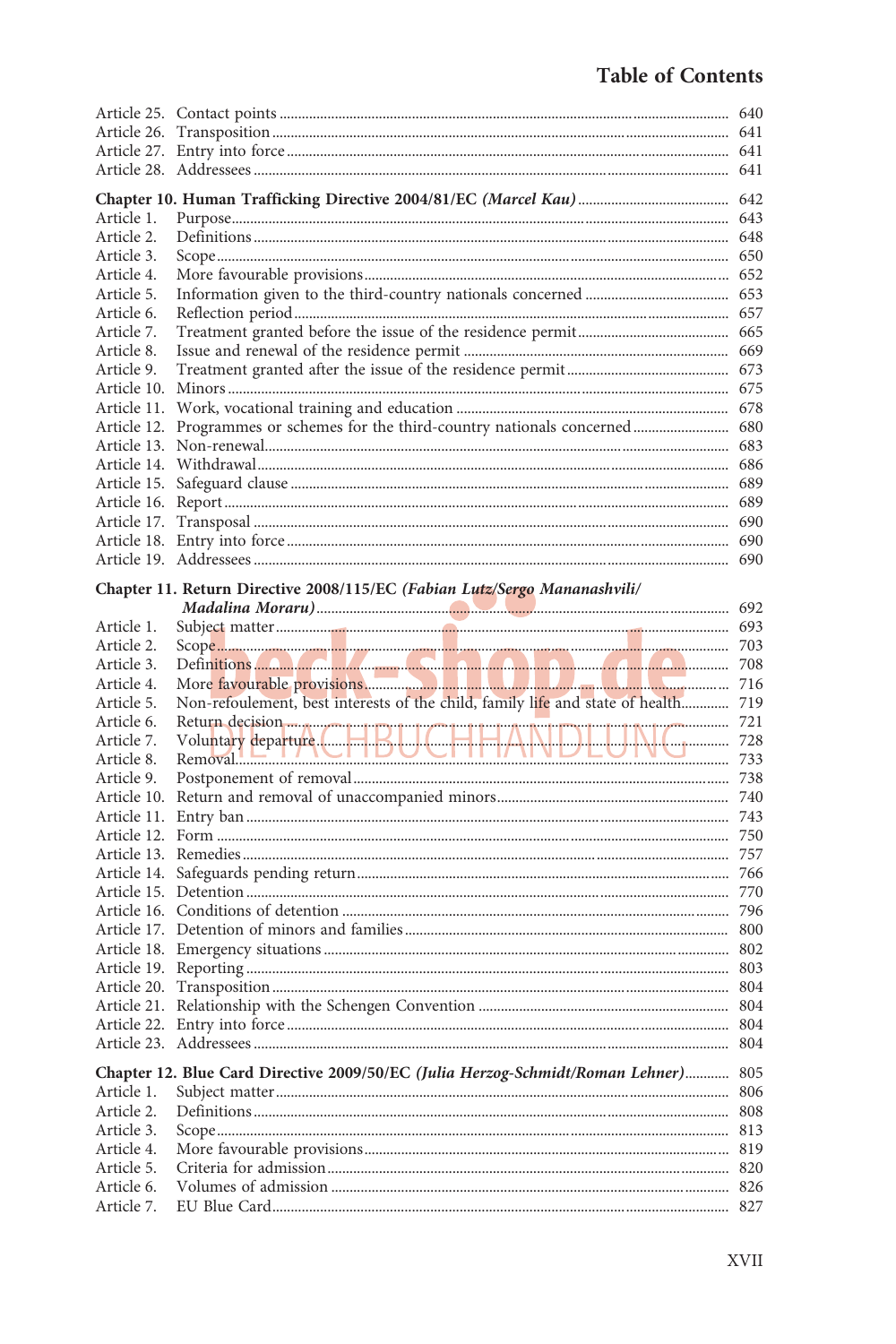| Article 8. |                                                                                         |            |
|------------|-----------------------------------------------------------------------------------------|------------|
| Article 9. |                                                                                         |            |
|            |                                                                                         |            |
|            |                                                                                         |            |
|            |                                                                                         |            |
|            |                                                                                         |            |
|            |                                                                                         |            |
|            |                                                                                         |            |
|            |                                                                                         |            |
|            |                                                                                         |            |
|            |                                                                                         |            |
|            |                                                                                         |            |
|            |                                                                                         |            |
|            |                                                                                         |            |
|            |                                                                                         |            |
|            |                                                                                         |            |
|            |                                                                                         |            |
|            |                                                                                         |            |
|            |                                                                                         |            |
| Article 1. |                                                                                         |            |
| Article 2. |                                                                                         |            |
| Article 3. |                                                                                         |            |
| Article 4. |                                                                                         |            |
| Article 5. |                                                                                         |            |
| Article 6. |                                                                                         |            |
| Article 7. |                                                                                         |            |
| Article 8. |                                                                                         |            |
| Article 9. |                                                                                         |            |
|            |                                                                                         |            |
|            |                                                                                         |            |
|            |                                                                                         |            |
|            |                                                                                         |            |
|            | Article 14. Inspections. A. C. L. L. D. L. L. C. L. L. L. A. A. L. D. L. L. L. A. L. C. | 905        |
|            |                                                                                         |            |
|            |                                                                                         |            |
|            |                                                                                         |            |
|            |                                                                                         |            |
|            |                                                                                         | 909        |
|            |                                                                                         |            |
| Article 1. |                                                                                         |            |
| Article 2. |                                                                                         |            |
| Article 3. |                                                                                         |            |
| Article 4. |                                                                                         |            |
| Article 5. |                                                                                         |            |
| Article 6. |                                                                                         |            |
| Article 7. |                                                                                         | 937        |
| Article 8. |                                                                                         |            |
| Article 9. |                                                                                         | 941        |
|            |                                                                                         | 942        |
|            |                                                                                         | 942        |
|            |                                                                                         | 945        |
|            |                                                                                         | 956        |
|            |                                                                                         | 957        |
|            |                                                                                         | 957        |
|            |                                                                                         | 958<br>958 |
|            |                                                                                         | 958        |
|            |                                                                                         |            |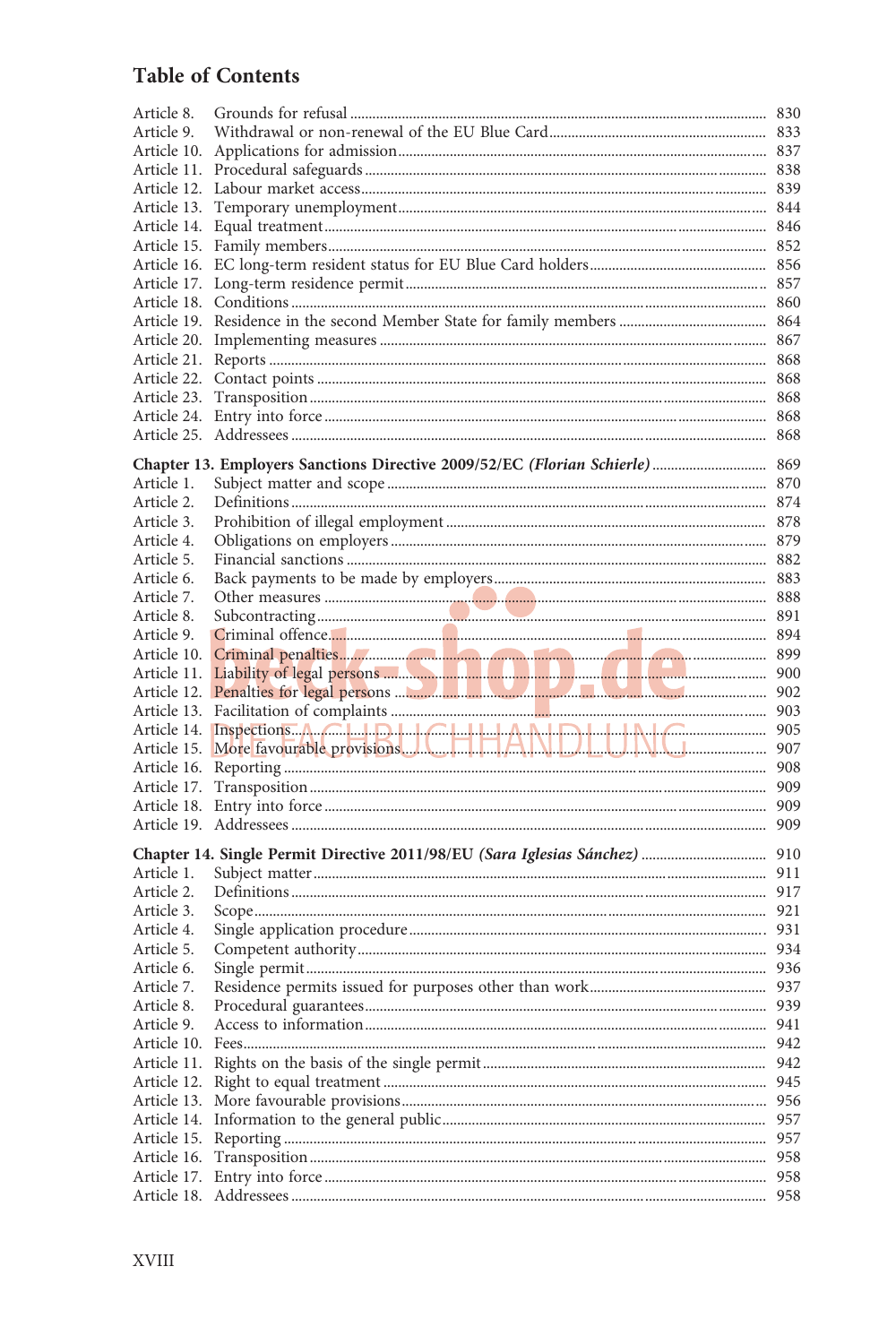|             | Chapter 15. Seasonal Workers Directive 2014/36/EU (Anja Wiesbrock/Cliodhna Murphy). 959                       | 960 |
|-------------|---------------------------------------------------------------------------------------------------------------|-----|
| Article 1.  |                                                                                                               |     |
| Article 2.  |                                                                                                               | 962 |
| Article 3.  |                                                                                                               | 964 |
| Article 4.  |                                                                                                               | 966 |
| Article 5.  | Criteria and requirements for admission for employment as a seasonal worker for                               | 967 |
| Article 6.  | Criteria and requirements for admission as a seasonal worker for stays exceeding                              |     |
| Article 7.  |                                                                                                               |     |
| Article 8.  |                                                                                                               |     |
| Article 9.  | Withdrawal of the authorisation for the purpose of seasonal work 977                                          |     |
|             |                                                                                                               |     |
|             |                                                                                                               |     |
|             |                                                                                                               |     |
|             |                                                                                                               | 982 |
|             |                                                                                                               | 983 |
|             | Article 15. Extension of stay or renewal of the authorisation for the purposes of seasonal                    |     |
|             |                                                                                                               | 984 |
|             |                                                                                                               | 986 |
|             |                                                                                                               |     |
|             |                                                                                                               |     |
|             |                                                                                                               |     |
|             |                                                                                                               |     |
|             |                                                                                                               |     |
|             | Article 22. Rights on the basis of the authorisation for the purpose of seasonal work 993                     |     |
|             |                                                                                                               |     |
|             |                                                                                                               |     |
|             |                                                                                                               |     |
|             | Article 26. Statistics. M. C. M. Communication of the Communication of the Communication of the Communication |     |
|             |                                                                                                               |     |
|             |                                                                                                               |     |
|             |                                                                                                               |     |
|             |                                                                                                               |     |
|             | Article 30. Addressees - ACHBUCHHANDEUM CHUM 1001                                                             |     |
|             | Chapter 16. Intra-Corporate Transfer Directive 2014/66/EU (Hendrik Lörges) 1002                               |     |
| Article 1.  |                                                                                                               |     |
| Article 2.  |                                                                                                               |     |
| Article 3.  |                                                                                                               |     |
| Article 4.  |                                                                                                               |     |
| Article 5.  |                                                                                                               |     |
| Article 6.  |                                                                                                               |     |
| Article 7.  |                                                                                                               |     |
| Article 8.  | Withdrawal or non-renewal of the intra-corporate transferee permit 1021                                       |     |
| Article 9.  |                                                                                                               |     |
| Article 10. |                                                                                                               |     |
| Article 11. | Applications for an intra-corporate transferee permit or a permit for long-term                               |     |
|             |                                                                                                               |     |
|             |                                                                                                               |     |
|             | Article 14. Modifications affecting the conditions for admission during the stay 1029                         |     |
|             |                                                                                                               |     |
|             |                                                                                                               |     |
|             |                                                                                                               |     |
|             |                                                                                                               |     |
|             |                                                                                                               |     |
|             |                                                                                                               |     |
|             |                                                                                                               |     |
|             |                                                                                                               |     |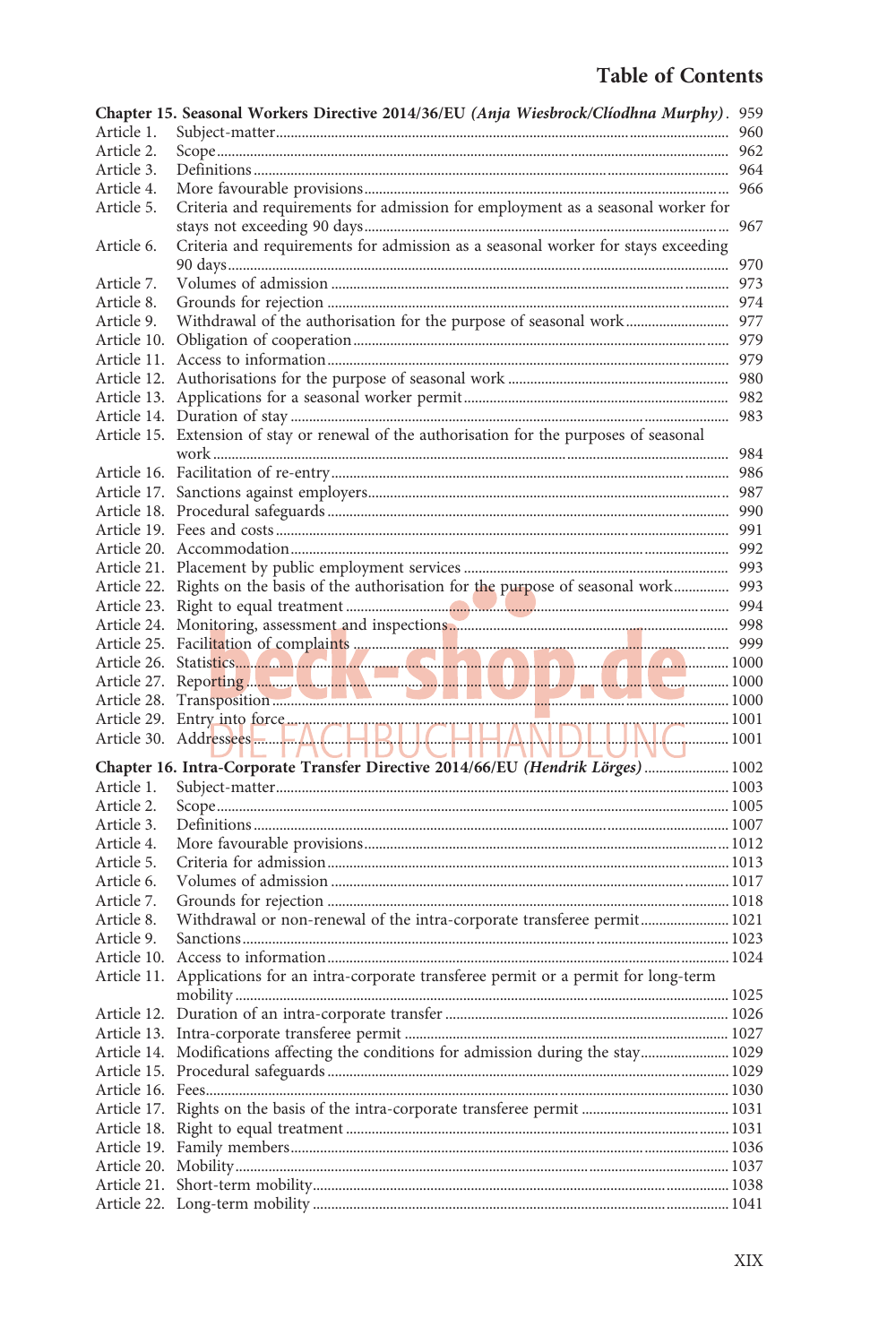|            | Chapter 17. Students and Researchers Directive (EU) 2016/801 (Roman Lehner/                                                    |  |
|------------|--------------------------------------------------------------------------------------------------------------------------------|--|
|            |                                                                                                                                |  |
| Article 1. |                                                                                                                                |  |
| Article 2. |                                                                                                                                |  |
| Article 3. |                                                                                                                                |  |
| Article 4. |                                                                                                                                |  |
| Article 5. |                                                                                                                                |  |
| Article 6. |                                                                                                                                |  |
| Article 7. |                                                                                                                                |  |
| Article 8. |                                                                                                                                |  |
| Article 9. |                                                                                                                                |  |
|            |                                                                                                                                |  |
|            |                                                                                                                                |  |
|            |                                                                                                                                |  |
|            |                                                                                                                                |  |
|            |                                                                                                                                |  |
|            | Article 15. Approval of higher education institutions, education establishments, organisations                                 |  |
|            | responsible for a voluntary service scheme or entities hosting trainees 1094                                                   |  |
|            |                                                                                                                                |  |
|            |                                                                                                                                |  |
|            |                                                                                                                                |  |
|            |                                                                                                                                |  |
|            |                                                                                                                                |  |
|            |                                                                                                                                |  |
|            |                                                                                                                                |  |
|            | Article 23. Teaching by researchers D.I.I.I.C. L.I.L.I.A.A.A.I.I.D.I.I.I.A.I.A.I.C.I.C. 23. Teaching by researchers D.I.I.I.C. |  |
|            |                                                                                                                                |  |
|            | Article 25. Stay for the purpose of job-searching or entrepreneurship for researchers and                                      |  |
|            |                                                                                                                                |  |
|            |                                                                                                                                |  |
|            |                                                                                                                                |  |
|            |                                                                                                                                |  |
|            |                                                                                                                                |  |
|            |                                                                                                                                |  |
|            |                                                                                                                                |  |
|            |                                                                                                                                |  |
|            |                                                                                                                                |  |
|            |                                                                                                                                |  |
|            |                                                                                                                                |  |
|            |                                                                                                                                |  |
|            |                                                                                                                                |  |

#### Part D

#### Secondary Legislation on Asylum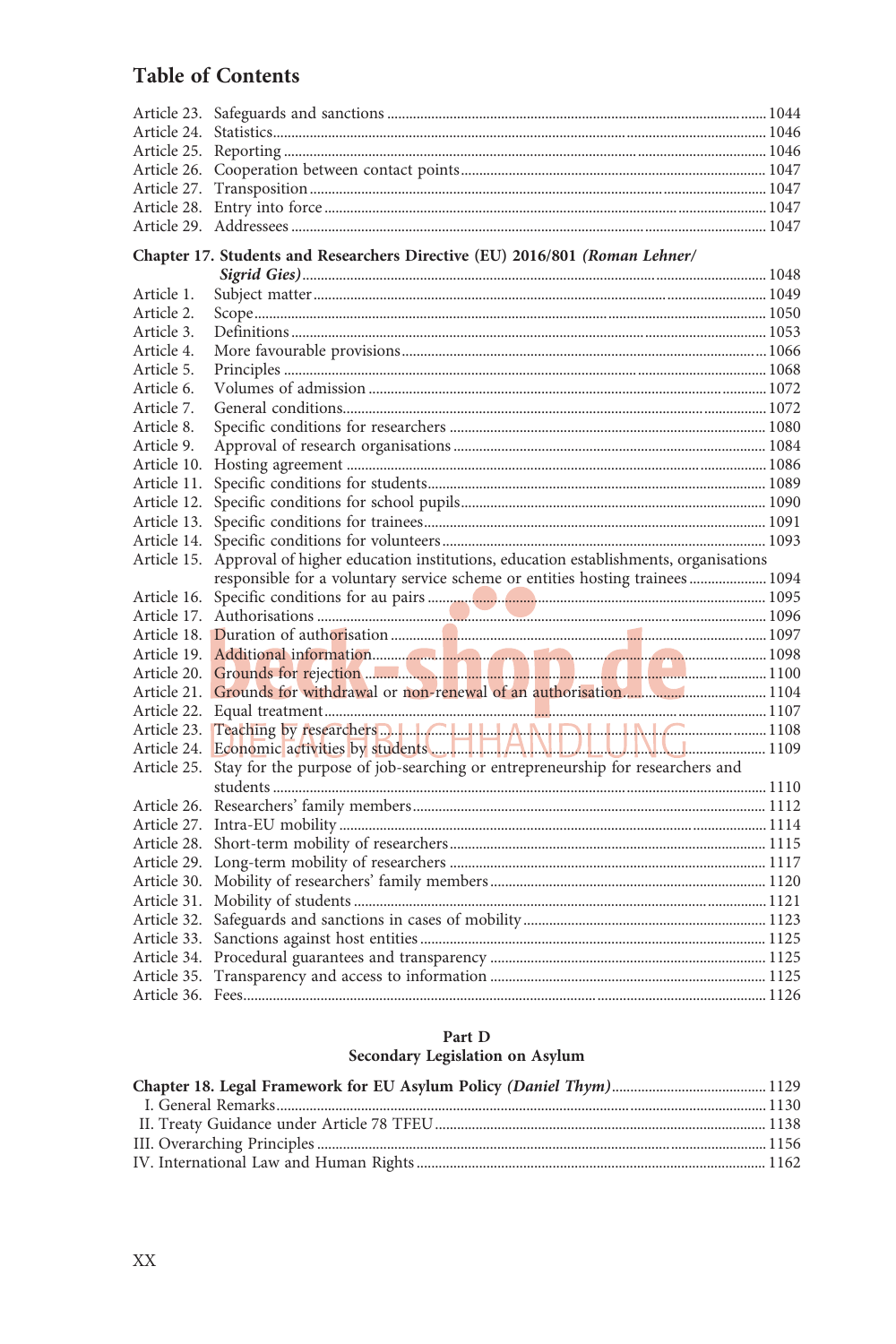|             | Chapter 19. Temporary Protection Directive 2001/55/EC (Achilles Skordas)  1177             |  |
|-------------|--------------------------------------------------------------------------------------------|--|
| Article 1.  |                                                                                            |  |
| Article 2.  |                                                                                            |  |
| Article 3.  |                                                                                            |  |
| Article 4.  |                                                                                            |  |
| Article 5.  |                                                                                            |  |
| Article 6.  |                                                                                            |  |
| Article 7.  |                                                                                            |  |
| Article 8.  |                                                                                            |  |
| Article 9.  |                                                                                            |  |
| Article 10. |                                                                                            |  |
| Article 11. |                                                                                            |  |
| Article 12. |                                                                                            |  |
| Article 13. |                                                                                            |  |
| Article 14. |                                                                                            |  |
| Article 15. |                                                                                            |  |
| Article 16. |                                                                                            |  |
| Article 17. |                                                                                            |  |
| Article 18. |                                                                                            |  |
| Article 19. |                                                                                            |  |
| Article 20. |                                                                                            |  |
| Article 21. |                                                                                            |  |
| Article 22. |                                                                                            |  |
| Article 23. |                                                                                            |  |
| Article 24. |                                                                                            |  |
|             |                                                                                            |  |
| Article 25. |                                                                                            |  |
| Article 26. |                                                                                            |  |
| Article 27. |                                                                                            |  |
| Article 28. |                                                                                            |  |
| Article 29. |                                                                                            |  |
| Article 30. |                                                                                            |  |
| Article 31. | 1226                                                                                       |  |
| Article 32. |                                                                                            |  |
| Article 33. | DIE FACHBUCHHANDLUNG                                                                       |  |
| Article 34. |                                                                                            |  |
|             | Chapter 20. Asylum Qualification Directive 2011/95/EU (Harald Dörig/Ingo Kraft/            |  |
|             |                                                                                            |  |
| Article 1.  |                                                                                            |  |
| Article 2.  |                                                                                            |  |
| Article 3.  |                                                                                            |  |
| Article 4.  |                                                                                            |  |
| Article 5.  |                                                                                            |  |
| Article 6.  |                                                                                            |  |
| Article 7.  |                                                                                            |  |
|             |                                                                                            |  |
| Article 8.  |                                                                                            |  |
| Article 9.  |                                                                                            |  |
|             |                                                                                            |  |
|             |                                                                                            |  |
|             |                                                                                            |  |
|             |                                                                                            |  |
|             |                                                                                            |  |
|             |                                                                                            |  |
|             |                                                                                            |  |
|             |                                                                                            |  |
|             |                                                                                            |  |
|             | Article 19. Revocation of, ending of or refusal to renew subsidiary protection status 1384 |  |
|             |                                                                                            |  |
|             |                                                                                            |  |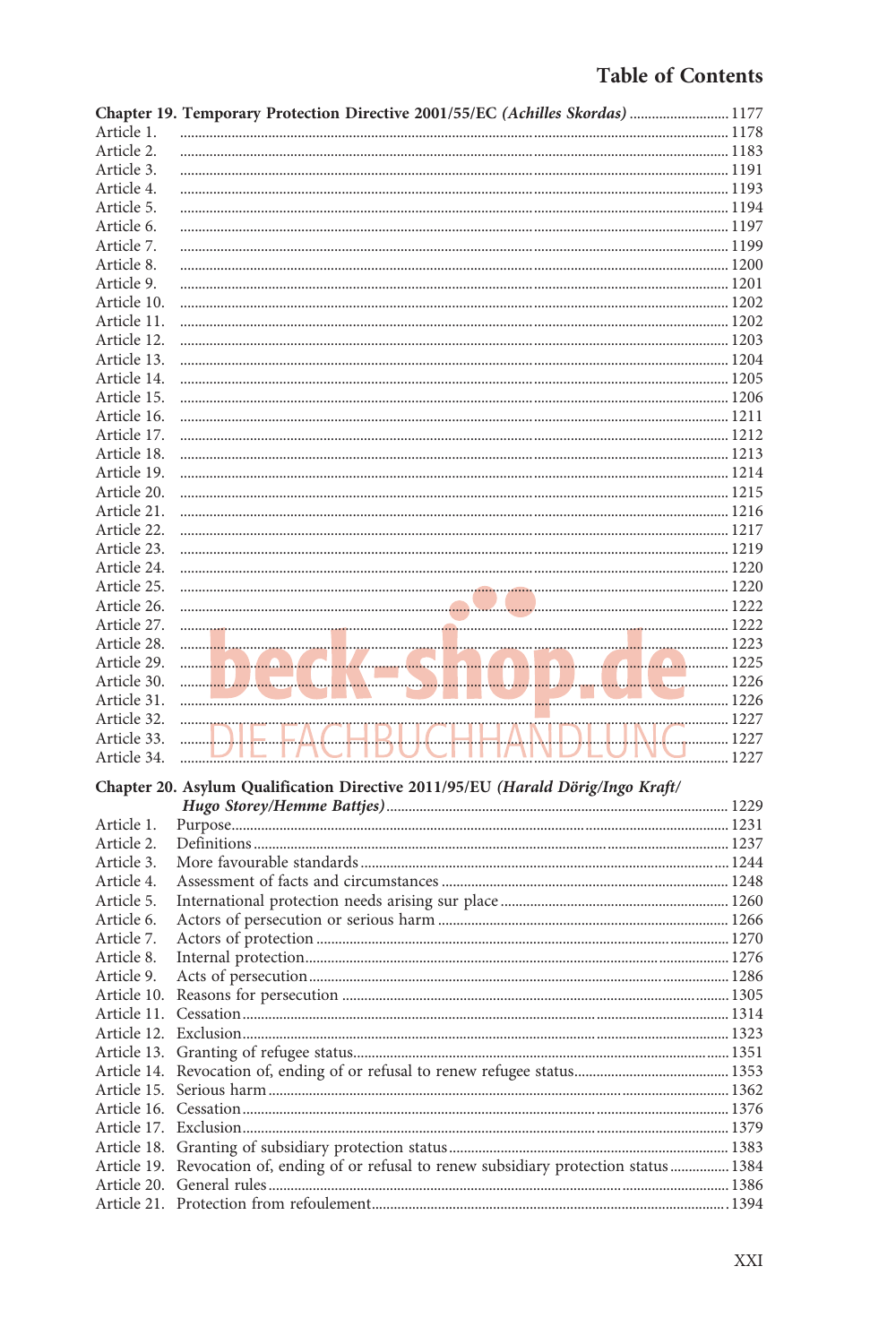|            | Chapter 21. Asylum Procedures Directive 2013/32/EU (Jens Vedsted-Hansen) 1429                    |  |
|------------|--------------------------------------------------------------------------------------------------|--|
| Article 1. |                                                                                                  |  |
| Article 2. |                                                                                                  |  |
| Article 3. |                                                                                                  |  |
| Article 4. |                                                                                                  |  |
| Article 5. |                                                                                                  |  |
| Article 6. |                                                                                                  |  |
| Article 7. |                                                                                                  |  |
| Article 8. | Information and counselling in detention facilities and at border crossing points. 1449          |  |
| Article 9. | Right to remain in the Member State pending the examination of the application 1451              |  |
|            |                                                                                                  |  |
|            |                                                                                                  |  |
|            |                                                                                                  |  |
|            |                                                                                                  |  |
|            |                                                                                                  |  |
|            |                                                                                                  |  |
|            |                                                                                                  |  |
|            |                                                                                                  |  |
|            |                                                                                                  |  |
|            |                                                                                                  |  |
|            | Article 19. Provision of legal and procedural information free of charge in procedures at first  |  |
|            |                                                                                                  |  |
|            | Article 20. Free legal assistance and representation in appeals procedures  1473                 |  |
|            | Article 21. Conditions for the provision of legal and procedural information free of charge      |  |
|            |                                                                                                  |  |
|            | Article 22. Right to legal assistance and representation at all stages of the procedure  1476    |  |
|            |                                                                                                  |  |
|            |                                                                                                  |  |
|            |                                                                                                  |  |
|            |                                                                                                  |  |
|            |                                                                                                  |  |
|            | Article 28. Procedure in the event of implicit withdrawal or abandonment of the application 1489 |  |
|            |                                                                                                  |  |
|            |                                                                                                  |  |
|            |                                                                                                  |  |
|            |                                                                                                  |  |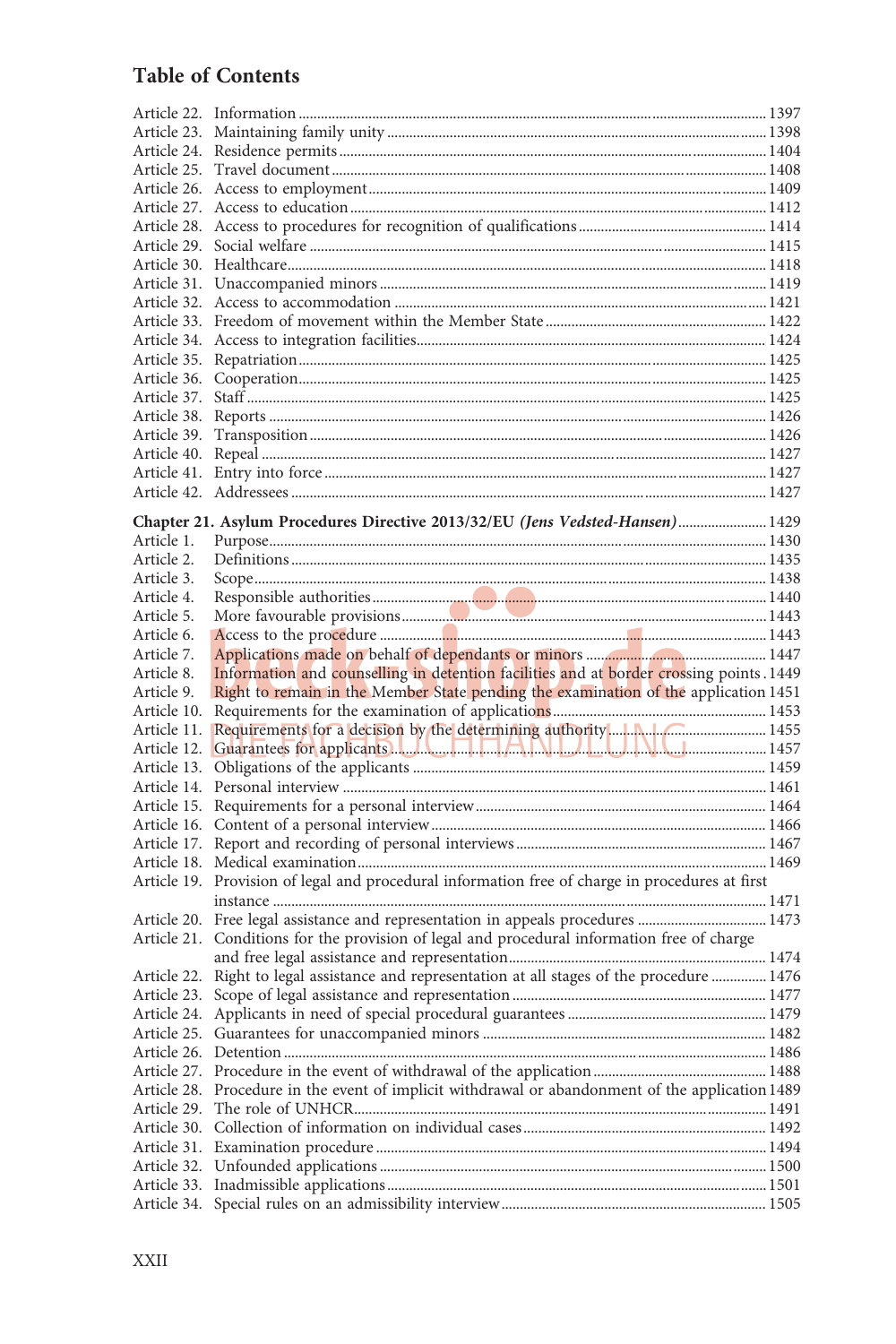|            | Article 37. National designation of third countries as safe countries of origin 1512                             |  |
|------------|------------------------------------------------------------------------------------------------------------------|--|
|            |                                                                                                                  |  |
|            |                                                                                                                  |  |
|            |                                                                                                                  |  |
|            | Article 41. Exceptions from the right to remain in case of subsequent applications 1523                          |  |
|            |                                                                                                                  |  |
|            |                                                                                                                  |  |
|            |                                                                                                                  |  |
|            |                                                                                                                  |  |
|            |                                                                                                                  |  |
|            |                                                                                                                  |  |
|            |                                                                                                                  |  |
|            |                                                                                                                  |  |
|            |                                                                                                                  |  |
|            |                                                                                                                  |  |
|            |                                                                                                                  |  |
|            |                                                                                                                  |  |
|            |                                                                                                                  |  |
|            |                                                                                                                  |  |
|            |                                                                                                                  |  |
|            | Chapter 22. Asylum Reception Conditions Directive 2013/33/EU (Lilian Tsourdi) 1540                               |  |
| Article 1. |                                                                                                                  |  |
| Article 2. |                                                                                                                  |  |
| Article 3. |                                                                                                                  |  |
| Article 4. |                                                                                                                  |  |
| Article 5. |                                                                                                                  |  |
|            |                                                                                                                  |  |
| Article 6. |                                                                                                                  |  |
|            |                                                                                                                  |  |
| Article 7. |                                                                                                                  |  |
| Article 8. |                                                                                                                  |  |
| Article 9. |                                                                                                                  |  |
|            |                                                                                                                  |  |
|            | Article 11. Detention of vulnerable persons and of applicants with special reception needs1583                   |  |
|            | Article 12. Families <u>F., A. L., T., A. L., T., D. L., A. L., T., L., A. L., L., L., L., L., L., L., L., .</u> |  |
|            |                                                                                                                  |  |
|            |                                                                                                                  |  |
|            |                                                                                                                  |  |
|            |                                                                                                                  |  |
|            | Article 17. General rules on material reception conditions and health care 1600                                  |  |
|            |                                                                                                                  |  |
|            |                                                                                                                  |  |
|            |                                                                                                                  |  |
|            |                                                                                                                  |  |
|            | Article 22. Assessment of the special reception needs of vulnerable persons 1621                                 |  |
|            |                                                                                                                  |  |
|            |                                                                                                                  |  |
|            |                                                                                                                  |  |
|            |                                                                                                                  |  |
|            |                                                                                                                  |  |
|            |                                                                                                                  |  |
|            |                                                                                                                  |  |
|            |                                                                                                                  |  |
|            |                                                                                                                  |  |
|            |                                                                                                                  |  |
|            |                                                                                                                  |  |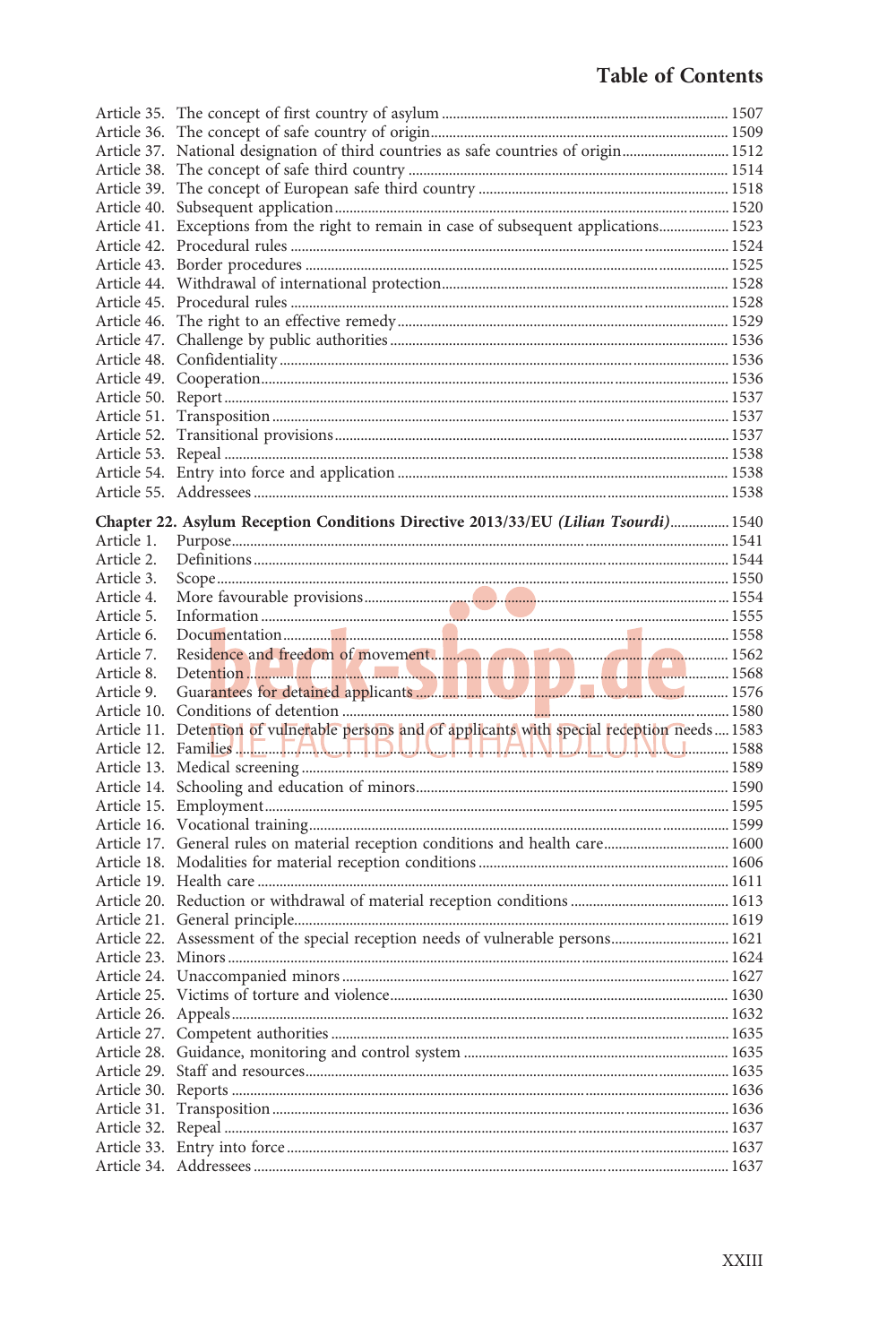|            | Chapter 23. Dublin III Regulation (EU) No 604/2013 (Constantin Hruschka/                  |  |
|------------|-------------------------------------------------------------------------------------------|--|
|            |                                                                                           |  |
| Article 1. |                                                                                           |  |
| Article 2. |                                                                                           |  |
| Article 3. | Access to the procedure for examining an application for international protection 1651    |  |
| Article 4. |                                                                                           |  |
| Article 5. |                                                                                           |  |
| Article 6. |                                                                                           |  |
| Article 7. |                                                                                           |  |
| Article 8. |                                                                                           |  |
| Article 9. | Family members who are beneficiaries of international protection  1673                    |  |
|            | Article 10. Family members who are applicants for international protection 1673           |  |
|            |                                                                                           |  |
|            |                                                                                           |  |
|            |                                                                                           |  |
|            |                                                                                           |  |
|            |                                                                                           |  |
|            |                                                                                           |  |
|            |                                                                                           |  |
|            |                                                                                           |  |
|            |                                                                                           |  |
|            |                                                                                           |  |
|            |                                                                                           |  |
|            |                                                                                           |  |
|            | Article 23. Submitting a take back request when a new application has been lodged in the  |  |
|            |                                                                                           |  |
|            | Article 24. Submitting a take back request when no new application has been lodged in the |  |
|            |                                                                                           |  |
|            |                                                                                           |  |
|            |                                                                                           |  |
|            | Article 28. Detention 1729                                                                |  |
|            |                                                                                           |  |
|            |                                                                                           |  |
|            | Article 31. Exchange of relevant information before a transfer is carried out 1740        |  |
|            |                                                                                           |  |
|            | Article 33. A mechanism for early warning, preparedness and crisis management  1743       |  |
|            |                                                                                           |  |
|            |                                                                                           |  |
|            |                                                                                           |  |
|            |                                                                                           |  |
|            |                                                                                           |  |
|            |                                                                                           |  |
|            |                                                                                           |  |
|            |                                                                                           |  |
|            |                                                                                           |  |
|            |                                                                                           |  |
|            |                                                                                           |  |
|            |                                                                                           |  |
|            |                                                                                           |  |
|            |                                                                                           |  |
|            |                                                                                           |  |
|            |                                                                                           |  |
|            |                                                                                           |  |
| Article 1. |                                                                                           |  |
| Article 2. |                                                                                           |  |
| Article 3. |                                                                                           |  |
| Article 4. |                                                                                           |  |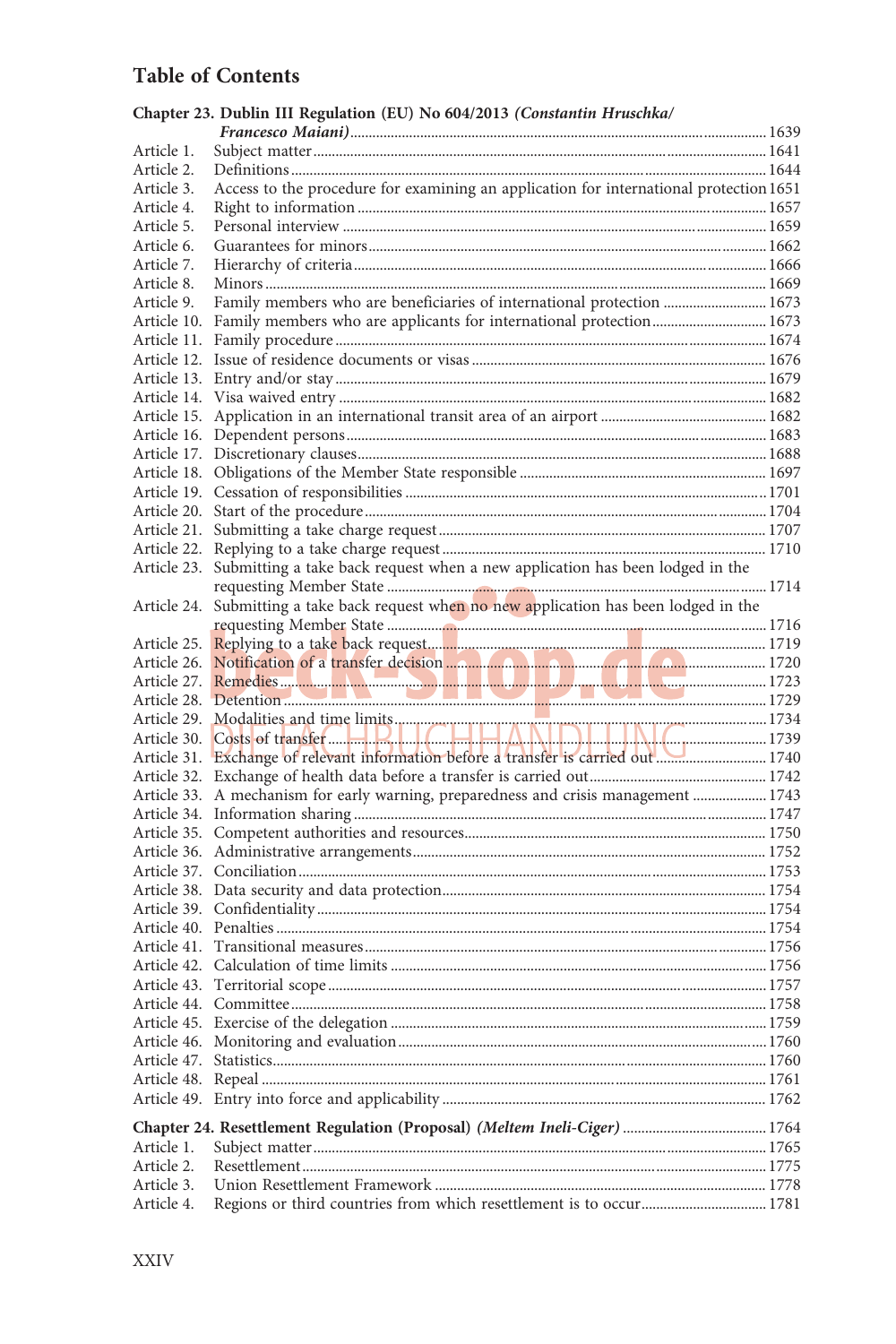| Article 5. |                                                                                   |  |
|------------|-----------------------------------------------------------------------------------|--|
| Article 6. |                                                                                   |  |
| Article 7. |                                                                                   |  |
| Article 8. |                                                                                   |  |
|            |                                                                                   |  |
|            |                                                                                   |  |
|            |                                                                                   |  |
|            |                                                                                   |  |
|            |                                                                                   |  |
|            |                                                                                   |  |
|            |                                                                                   |  |
|            | Article 16. Association with Iceland, Liechtenstein, Norway, and Switzerland 1805 |  |
|            |                                                                                   |  |
|            |                                                                                   |  |
|            |                                                                                   |  |
|            |                                                                                   |  |

# **beck-shop.de**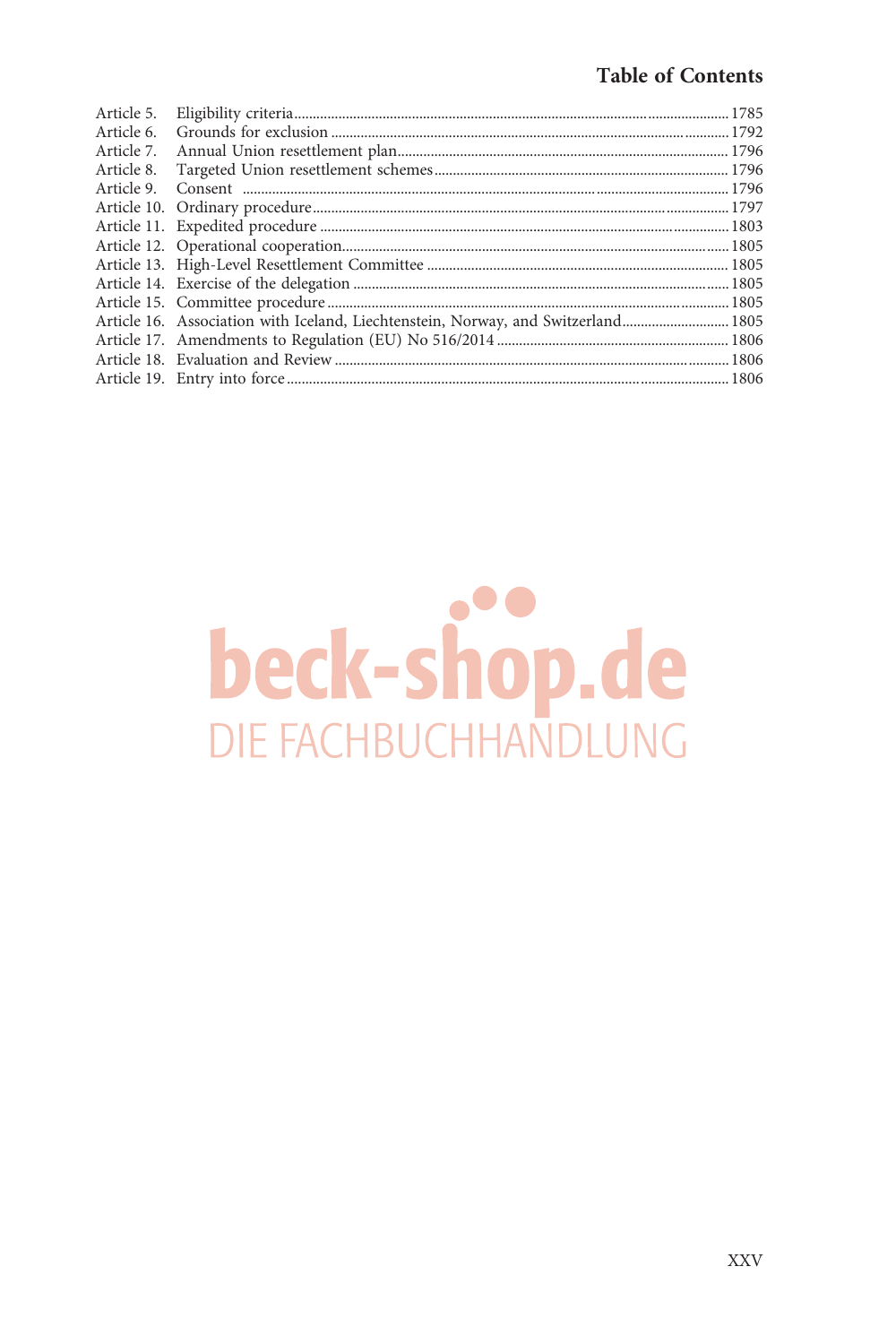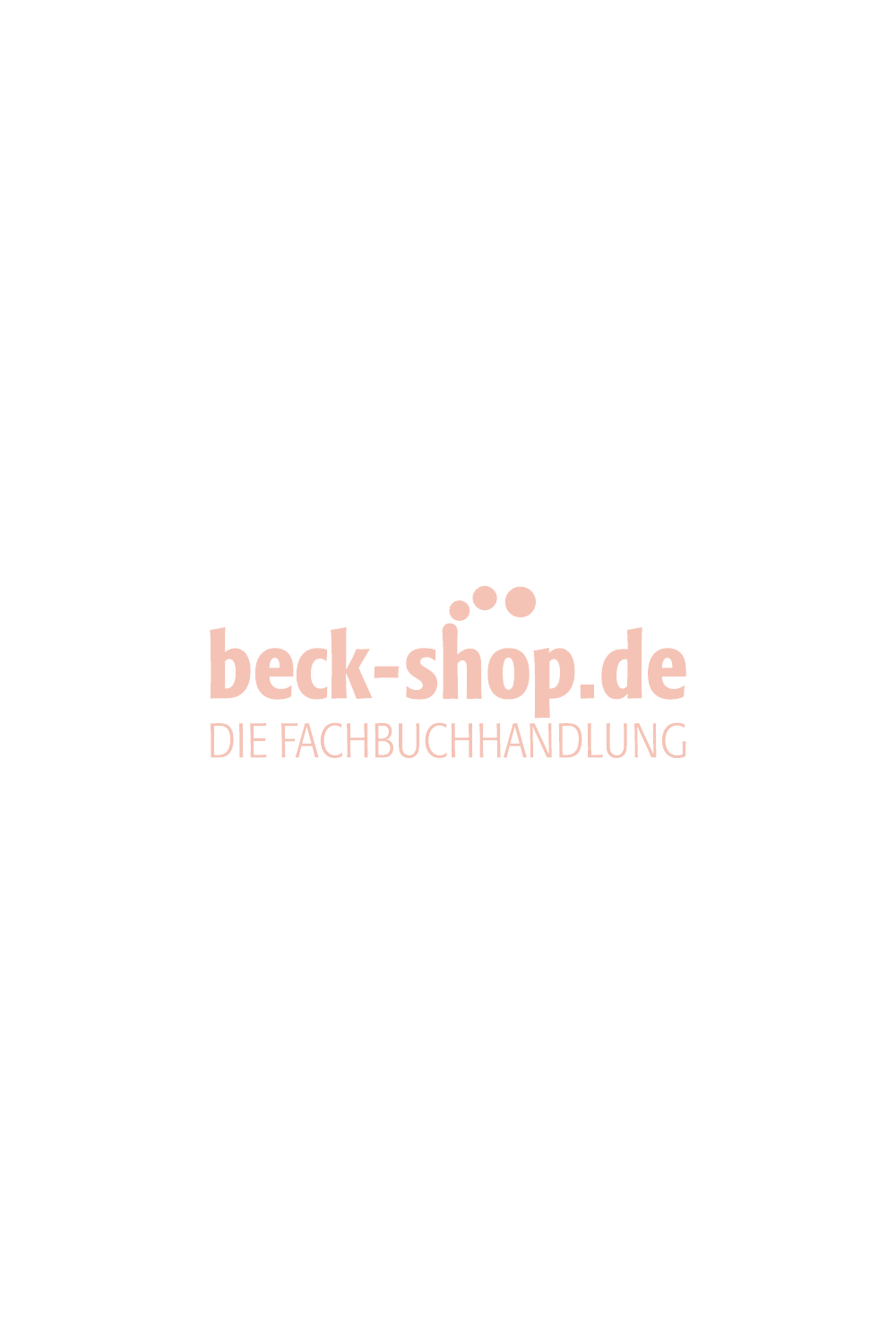#### List of Authors

Carolin Arévalo, Lawyer at Agora Cultural and Education Center, Legal Support to the Anti-Discrimination Offices in North Rhine Westphalia, Germany [Chapter 8 Articles 1-5]

Hemme Battjes, Prof. Dr., Professor at the VU University Amsterdam/The Netherlands [Chapter 20 Articles 20-42]

Jonas Bornemann, LL.M., Research Assistant at the Chair for Public Law, International and European Law, University of Konstanz/Germany [Chapter 8]

Harald Dörig, Prof. Dr., Judge at the Federal Administrative (Supreme) Court (retired), Leipzig/ Germany, Professor at the University of Jena/Germany [Chapter 20 Articles 1-10]

Astrid Epiney, Prof. Dr., Professor at the University of Fribourg/Switzerland, Managing Director of the Institute for European Law, Rector of the University of Fribourg/Switzerland [Chapter 5]

Sigrid Gies, Legal Officer at the Bureau of the Provincial Commissioner for Animal Welfare (Baden-Württemberg, Germany), former Research Assistant at the Chair for Public Law, International and European Law, University of Konstanz/Germany [Chapter 17]

Julia Herzog-Schmidt, Dr., Legal consultant and researcher [Chapter 12]

Constantin Hruschka, Dr., Senior Researcher at the Max Planck Institute for Social Law and Social Policy, Munich/Germany and Lecturer at the Universities of Bielefeld/Germany, St. Gallen/Switzerland and Bern/Switzerland [Chapter 23]

Sara Iglesias Sánchez, Dr., Référendaire, Court of Justice of the European Union [Chapter 14]

Meltem Ineli-Ciger, Dr., Assistant Professor at the Suleyman Demirel University, Isparta/Turkey Member of the Odysseus Network of Academic Experts on Immigration and Asylum Law in Europe [Chapter 24]

Marcel Kau, Dr., LLM. (Georgetown), Associate Professor at the University of Konstanz/Germany [Chapter 10]

Tobias Klarmann, Dr., Research Assistant at the Chair of Constitutional Law, Public International Law and Human Rights Law, University of Tübingen/Germany [Chapter 8 Articles 6-22]

Ingo Kraft, Prof. Dr., Presiding Judge at the Federal Administrative (Supreme) Court, Leipzig/ Germany. Professor at the University of Leipzig/Germany [Chapter 20 Articles 11-14]

Roman Lehner, Dr., Privatdozent at the University of Göttingen/Germany [Chapter 12, 17]

Hendrik Lörges, LL.M., Legal Officer at the German Federal Ministry of the Interior, Berlin/ Germany [Chapter 16]

Fabian Lutz, Dr., Senior Legal Expert, European Commission, DG Migration and Home Affairs [Chapter 11 Articles 1-11, 14, 18]

Francesco Maiani, Prof. Dr., Professor in European Law at the University of Lausanne/Switzerland [Chapter 23]

Sergo Mananashvili, Dr., International Centre for Migration Policy Development (ICMPD) [Chapter 11 Articles 12-13, 15-17, 19-23]

Annalisa Meloni, Dr., Senior Lecturer in Law, University of East London/United Kingdom [Chapter 3]

Madalina Moraru, Dr., Research Fellow, Centre for Judicial Cooperation, European University Institute, Florence/Italy and Lecturer in European Union Law, Judicial Studies Institute, Masaryk University, Brno/Czech Republic [Chapter 11 Articles 12-13, 15-17, 19-23]

Clíodhna Murphy, Dr., Associate Professor, Maynooth University/Ireland [Chapter 15]

Sarah Progin-Theuerkauf, Prof. Dr., Professor for EU Law and Migration Law, Co-Director of the Centre for Migration Law, University of Fribourg/Switzerland [Chapter 5]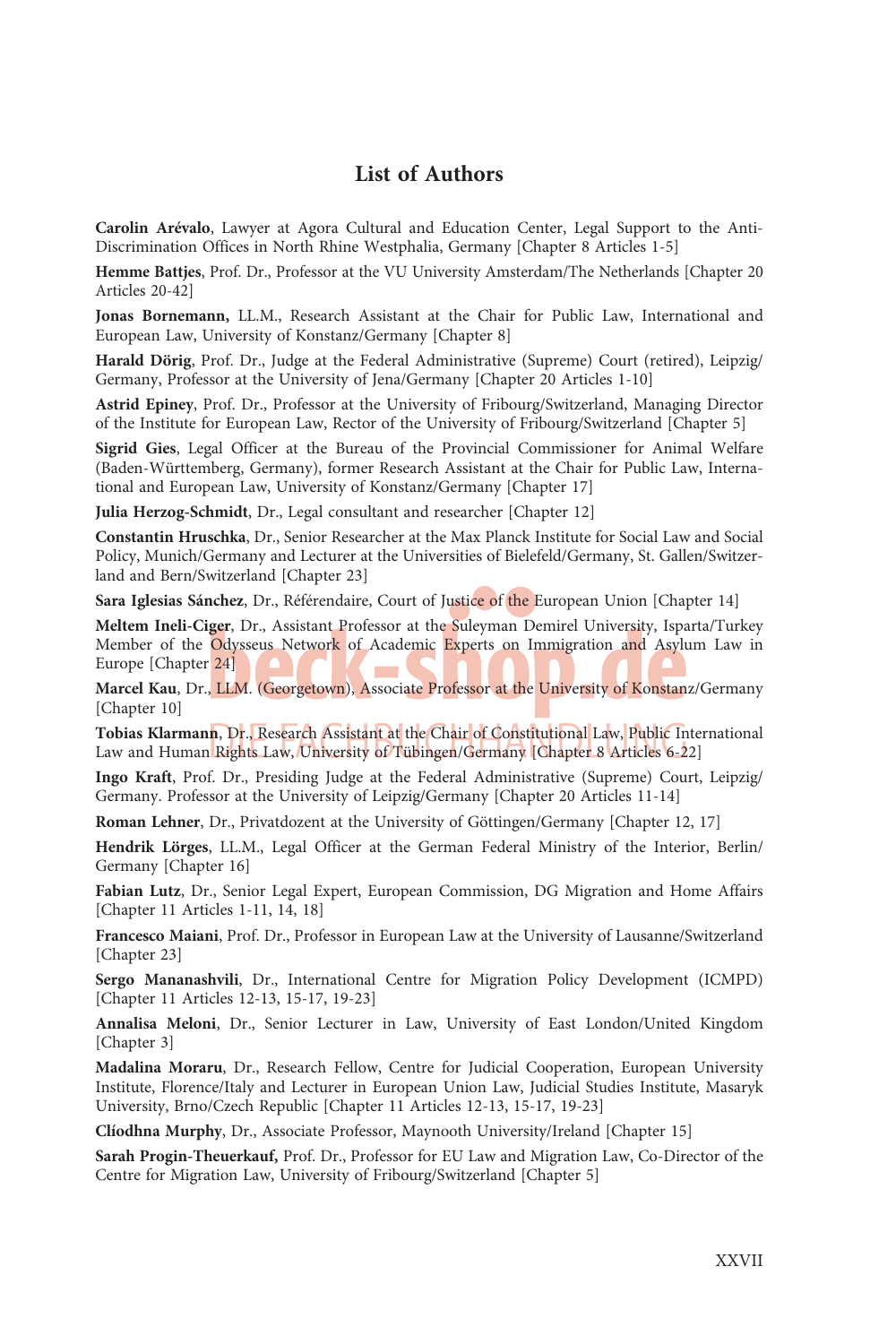#### List of Authors

Bernard Ryan, Prof. Dr., Professor of Migration Law, University of Leicester/United Kingdom [Chapter 4, 6]

Florian Schierle, Head of Division at the Federal Ministry of Labour and Social Affairs, Berlin/ Germany [Chapter 13]

Achilles Skordas, Prof. Em. Dr., University of Bristol/United Kingdom, Senior Research Fellow, Max Planck Institute for Comparative Public Law and International Law, Heidelberg [Chapter 19]

Hugo Storey, Judge at the UK Upper Tribunal Immigration and Asylum Chamber (retired) [Chapter 20 Articles 15-19]

Daniel Thym, Prof. Dr., Professor of European and International Law at the University of Konstanz (Germany), Director at the Research Centre Immigration & Asylum Law, Member of the Odysseus Network of Academic Experts on Immigration and Asylum Law in Europe [Chapter 1, 2, 7, 9, 18]

Evangelia (Lilian) Tsourdi, (PhD, Université libre de Bruxelles) Assistant Professor and Dutch Research Council grantee (NWO VENI) at the Faculty of Law and the Maastricht Centre for European Law of the University of Maastricht [Chapter 22]

Jens Vedsted-Hansen, Prof. Dr., Professor at Aarhus University/Denmark, Member of the Odysseus Network of Academic Experts on Immigration and Asylum Law in Europe [Chapter 21] Anja Wiesbrock, Dr., Senior Judicial Adviser at the Research Council of Norway [Chapter 15]

# beck-shop.d DIE FACHBUCHHANDLUNG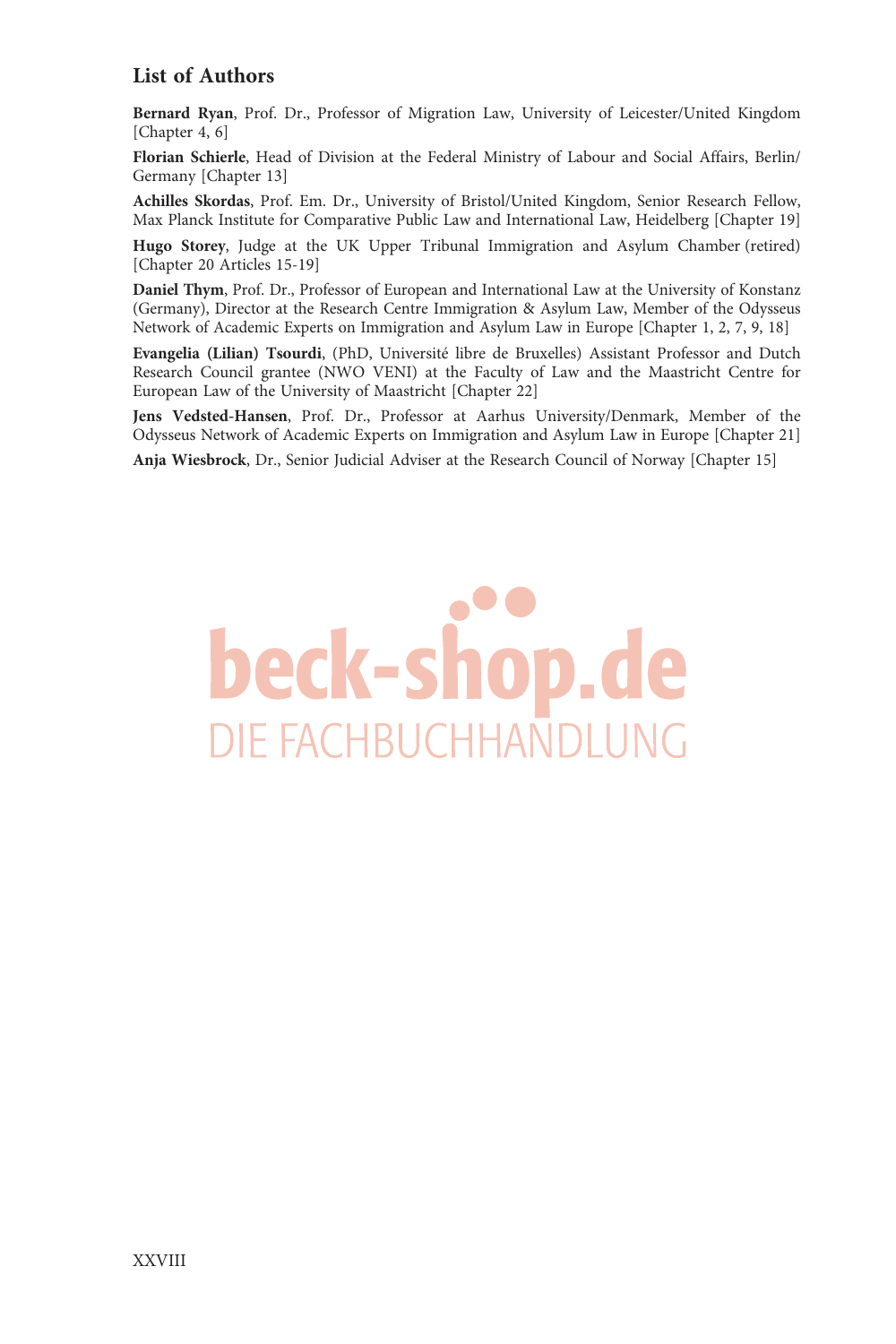#### List of Abbreviations

| Asylum and Migration  |
|-----------------------|
| Interoperability      |
| Regulation (EU) 2019/ |
|                       |
|                       |

Asylum Procedures<br>Directive 2013/32/EU .....

former Asylum Procedures Directive 2005/85/

Asylum Qualification<br>Directive 2011/95/EU .....



former Asylum Qualification Directive 2004/

Asylum Reception<br>Directive 2013/33/EU .....

former Asylum Recep-

Blue Card Directive<br>2009/50/EC ........................

Borders and Visa Interoperability Regulation (EU) 2019/ 817 ......................................

addendum Area of Freedom, Security and Justice Advocate General Asylum, Migration and Integration Fund

Regulation (EU) 2019/818 of the European Parliament and of the Council of 20 May 2019 on establishing a framework for interoperability between EU information systems in the fields of police and judicial cooperation, asylum and migration (OJ 2019 L  $\overline{1}35/27$ )

Directive 2013/32/EU of the European Parliament and of the Council of 26 June 2013 on common procedures for granting and withdrawing international protection (OJ 2013 L 180/60)

Council Directive 2005/85/EC of 1 December 2005 on minimum standards on procedures in Member States for granting and withdrawing refugee status (OJ 2005 L 326/13)

Directive 2011/95/EU of the European Parliament and of the Council of 13 December 2011 on standards for the qualification of thirdcountry nationals or stateless persons as beneficiaries of international protection, for a uniform status for refugees or for persons eligible for subsidiary protection, and for the content of the protection granted (OJ 2011 L 337/9)

### Council Directive 2004/83/EC of 29 April 2004 on minimum stan-

dards for the qualification and status of third country nationals or stateless persons as refugees or as persons who otherwise need international protection and the content of the protection granted (OJ 2004 L 304/12)

Directive 2013/33/EU of the European Parliament and of the Council of 26 June 2013 laying down standards for the reception of applicants for international protection (OJ 2013 L 180/96)

tion Directive 2003/9/EC Council Directive 2003/9/EC of 27 January 2003 laying down minimum standards for the reception of asylum seekers (OJ 2003 L 31/18)

> Council Directive 2009/50/EC of 25 May 2009 on the conditions of entry and residence of third-country nationals for the purposes of highly qualified employment (OJ 2009 L 155/17)

> Regulation (EU) 2019/817 of the European Parliament and of the Council of 20 May 2019 on establishing a framework for interoperability between EU information systems in the fields of borders and visa and amending (OJ 2019 L 135/27) Decision of the German Federal Constitutional Court Decision of the German Federal Administrative Court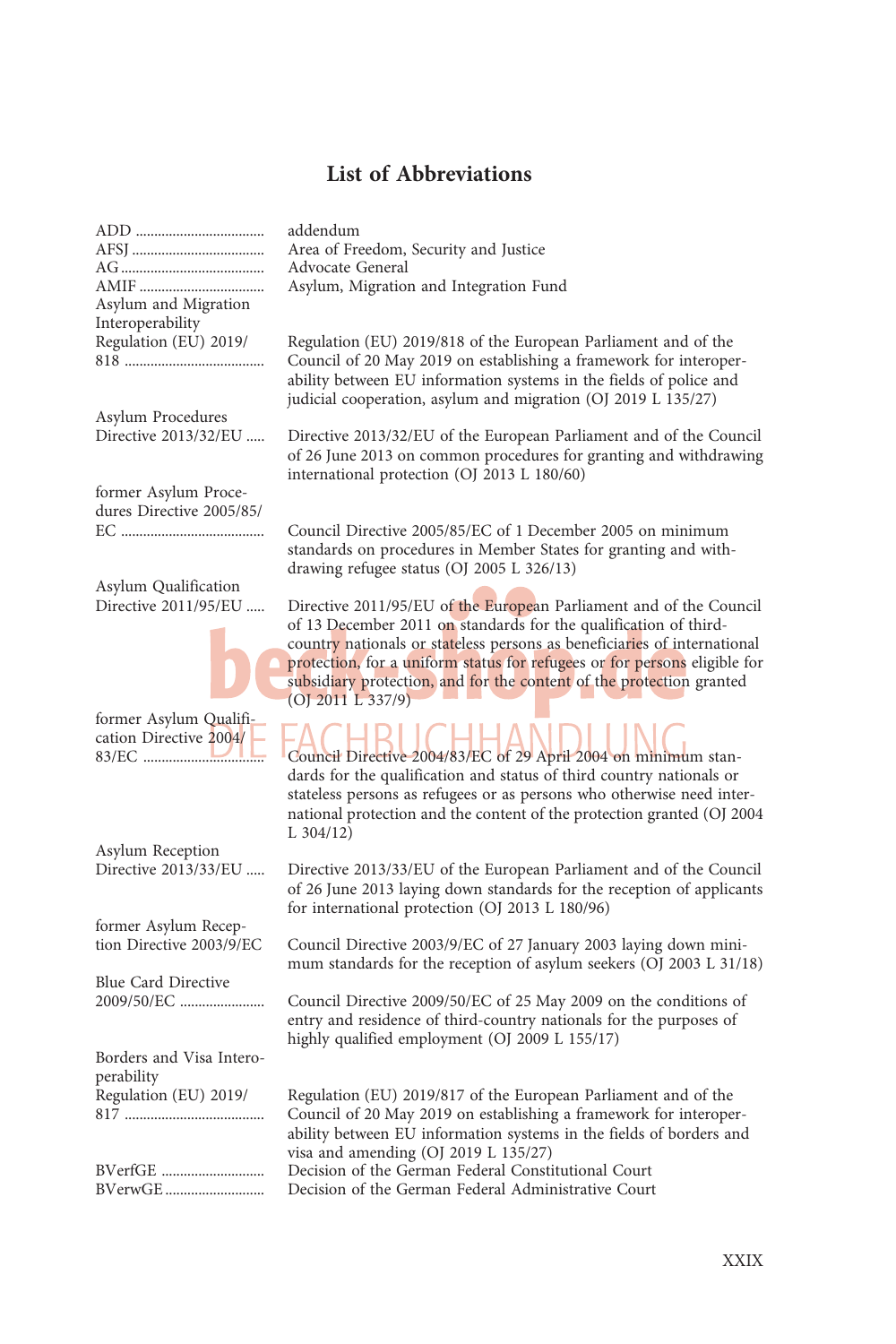#### List of Abbreviations

|                         | Commission Documents relating to official instruments for which the              |
|-------------------------|----------------------------------------------------------------------------------|
|                         | Commission has sole responsibility                                               |
|                         | Convention against Torture and Other Cruel, Inhuman or Degrading                 |
|                         | Treatment or Punishment                                                          |
|                         | Common European Asylum System                                                    |
|                         | Centre for European Policy Studies                                               |
|                         | see Convention Implementing the Schengen Agreement                               |
|                         | confer                                                                           |
|                         | Court of First Instance of the European Union (until 2009; thereafter:           |
|                         | General Court)                                                                   |
|                         | Charter of Fundamental Rights of the European Union                              |
| Citizenship Directive   |                                                                                  |
| 2004/38/EC              | Directive 2004/38/EC of the European Parliament and of the Council               |
|                         | of 29 April 2004 on the right of citizens of the Union and their family          |
|                         | members to move and reside freely within the territory of the Member             |
|                         | States (OJ 2004 L 158/77), as amended last by Regulation (EU)                    |
|                         | No 492/2011 (OJ 2011 L 141/1)                                                    |
|                         | Court of Justice of the European Union                                           |
| CML Rev.                | Common Market Law Review                                                         |
|                         | Council of Europe                                                                |
|                         | Commission Documents for the other institutions (legislative propo-              |
|                         | sals, communications, reports, etc.)                                             |
| Convention Implement-   |                                                                                  |
| ing the Schengen Agree- |                                                                                  |
|                         | Convention implementing the Schengen Agreement of 14 June 1985                   |
|                         | between the Governments of the States of the Benelux Economic                    |
|                         | Union, the Federal Republic of Germany and the French Republic on                |
|                         | the gradual abolition of checks at their common borders of 19 June               |
|                         | 1990 (OJ 2000 L 293/19).                                                         |
|                         | Committee of the Regions                                                         |
|                         | Committee of Permanent Representatives of the Government of the<br>Member States |
|                         | Convention on the Rights of the Child                                            |
|                         | Cambridge University Press                                                       |
|                         | JDI UNG<br>Document U                                                            |
| Dublin II               |                                                                                  |
| Regulation (EC) No 343/ | Council Regulation (EC) No 343/2003 of 18 February 2003 establish-               |
|                         | ing the criteria and mechanisms for determining the Member State                 |
|                         | responsible for examining an asylum application lodged in one of the             |
|                         | Member States by a third-country national (OJ 2003 L 50/1)                       |
| Dublin III              |                                                                                  |
|                         |                                                                                  |
| Regulation (EU) No 604/ | Regulation (EU) No 604/2013 of the European Parliament and of the                |
|                         | Council of 26 June 2013 establishing the criteria and mechanisms for             |
|                         | determining the Member State responsible for examining an applica-               |
|                         | tion for international protection lodged in one of the Member States             |
|                         | by a third-country national or a stateless person (OJ 2013 L 180/31)             |
|                         | for example                                                                      |
|                         | European Asylum Support Office                                                   |
| EASO Regulation (EU)    |                                                                                  |
| No 439/2010             | Regulation (EU) No 439/2010 of the European Parliament and of the                |
|                         | Council of 19 May 2010 establishing a European Asylum Support                    |
|                         | Office (OJ 2010 L 132/11).                                                       |
|                         | European Border Guard Team                                                       |
|                         | European Community (-ies)                                                        |
|                         | Convention for the Protection of Human Rights and Fundamental                    |
|                         | Freedoms (European Convention on Human Rights)                                   |
|                         | European Court of Justice                                                        |
|                         | European Court Reports                                                           |
|                         |                                                                                  |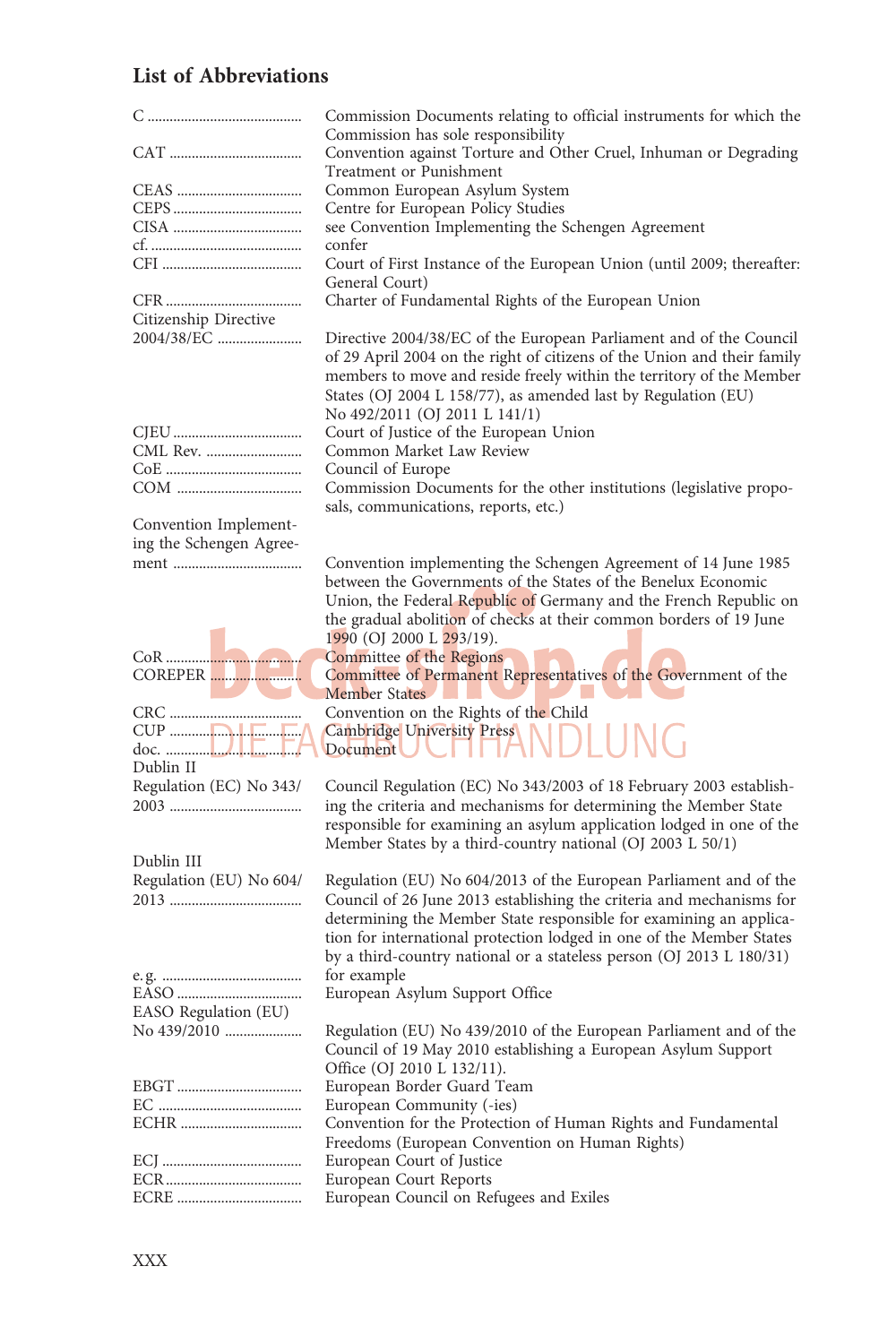| <b>EES</b> Regulation |
|-----------------------|
| (EU) 2017/2226        |

| Eurodac Regulation (EU) |  |  |  |
|-------------------------|--|--|--|

Family Reunification<br>Directive 2003/86/EC .....

Free Movement Direc-<br>tive 2004/38/EC ...............

European Court of Human Rights editor/editors European Data Protection Supervisor European Economic Area European Economic Community Entry/Exit System

Regulation (EU) 2017/2226 of the European Parliament and of the Council of 30 November 2017 establishing an Entry/Exit System (EES) to register entry and exit data and refusal of entry data of thirdcountry nationals crossing the external borders of the Member States and determining the conditions for access to the EES for law enforcement purposes (OJ 2017 L 327/28). European Free Trade Association European Journal of International Law European Journal of Migration and Law European Law Review European Law Journal

Directive 2009/52/EC of the European Parliament and of the Council of 18 June 2009 providing for minimum standards on sanctions and measures against employers of illegally staying third-country nationals (OJ 2009 L 168/24)

European Parliament Economic and Social Committee et alii/and others et sequentes/following et sequentes/and the following et cetera European Treaty Series European Union **European Constitutional Law Review** 

No 603/2013 ..................... Regulation (EU) No 603/2013 of the European Parliament and of the Council of 26 June 2013 on the establishment of 'Eurodac' for the comparison of fingerprints for the effective application of Regulation (EU) No 604/2013 establishing the criteria and mechanisms for determining the Member State responsible for examining an application for international protection lodged in one of the Member States by a third-country national or a stateless person and on requests for the comparison with Eurodac data by Member States' law enforcement authorities and Europol for law enforcement purposes, and amending Regulation (EU) No 1077/2011 establishing a European Agency for the operational management of large-scale IT systems in the area of freedom, security and justice (OJ 2013 L 180/1) EUROSTAT ...................... Statistical Office of the European Union

> Council Directive 2003/86/EC of 22 September 2003 on the right to family reunification (OJ 2003 L 251/12)

Directive 2004/38/EC of the European Parliament and of the Council of 29 April 2004 on the right of citizens of the Union and their family members to move and reside freely within the territory of the Member States (OJ 2004 L 158/77), as amended last by Regulation (EU) No 492/2011 (OJ 2011 L 141/1)

FRONTEX ......................... European Agency for the Management of Operational Cooperation at the External Borders of the Member States of the European Union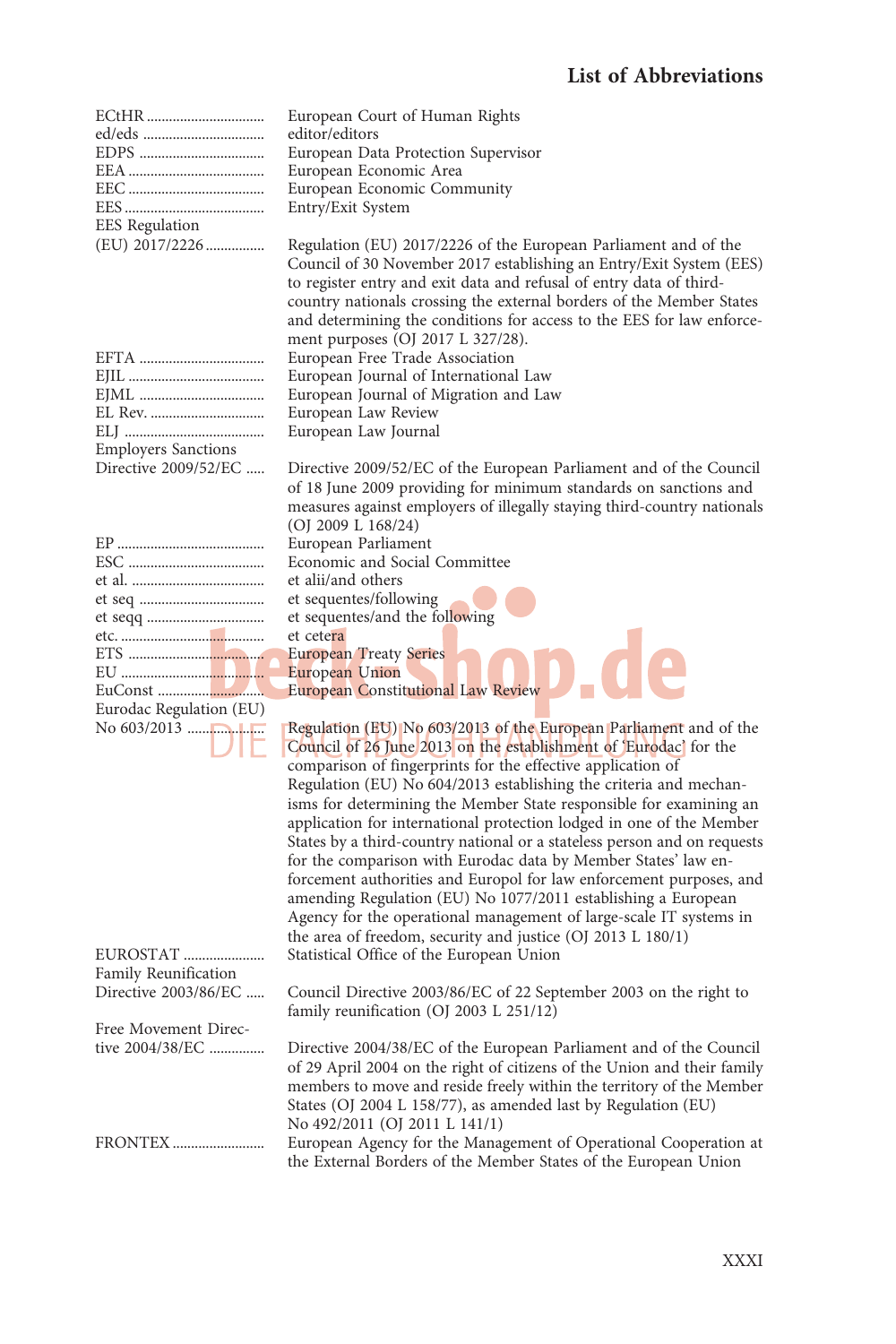#### List of Abbreviations

| Frontex Regulation (EU) |                                                                                                                                            |
|-------------------------|--------------------------------------------------------------------------------------------------------------------------------------------|
|                         | Regulation (EU) 2019/1896 of the European Parliament and of the                                                                            |
|                         | Council of 13 November 2019 on the European Border and Coast                                                                               |
|                         | Guard and repealing Regulations (EU) No 1052/2013 and (EU) 2016/                                                                           |
|                         | 1624 (OJ 2019 L 295/1)                                                                                                                     |
| former Frontex          |                                                                                                                                            |
| Regulation (EC)         | Council Regulation (EC) No 2007/2004 of 26 October 2004 establish-                                                                         |
|                         |                                                                                                                                            |
| No 2007/2004            | ing a European Agency for the Management of Operational Coopera-                                                                           |
|                         | tion at the External Borders of the Member States of the European                                                                          |
|                         | Union (OJ 2004 L 349/1)                                                                                                                    |
|                         | Former Yugoslav Republic of Macedonia                                                                                                      |
|                         | Global Approach to Migration and Mobility                                                                                                  |
|                         | General Agreement on Trade in Services                                                                                                     |
|                         | General Agreement on Tariffs and Trade                                                                                                     |
|                         | General Court of the European Union (since 2009)                                                                                           |
|                         | Grand Chamber                                                                                                                              |
|                         | Geneva Convention                                                                                                                          |
| Geneva Convention       | See Refugee Convention                                                                                                                     |
|                         | German Law Journal                                                                                                                         |
|                         | Human Rights Law Review                                                                                                                    |
|                         | Human Rights Committee                                                                                                                     |
| Human Trafficking       |                                                                                                                                            |
| Directive 2004/81/EC    | Council Directive 2004/81/EC of 29 April 2004 on the residence                                                                             |
|                         | permit issued to third-country nationals who are victims of trafficking                                                                    |
|                         | in human beings or who have been the subject of an action to facilitate                                                                    |
|                         | illegal immigration, who cooperate with the competent authorities                                                                          |
|                         | (OJ 2004 L 261/19)                                                                                                                         |
|                         | id est/that is/means                                                                                                                       |
|                         | ibidem/in the same place/the same                                                                                                          |
|                         | <b>International Criminal Court</b>                                                                                                        |
|                         | (Rome) Statute of the International Criminal Court                                                                                         |
|                         | International Court of Justice                                                                                                             |
|                         | Statute of the International Court of Justice                                                                                              |
|                         | intra-corporate transferee                                                                                                                 |
| ICT Directive 2014/66/  |                                                                                                                                            |
|                         | Directive 2014/66/EU of the European Parliament and of the Council                                                                         |
|                         | of 15 May 2014 on the conditions of entry and residence of third-                                                                          |
|                         | country nationals in the framework of an intra-corporate transfer                                                                          |
|                         | (OJ 2014 L157/1)                                                                                                                           |
|                         | International Covenant on Civil and Political Rights                                                                                       |
|                         | International Covenant on Economic, Social and Cultural Rights                                                                             |
|                         | International and Comparative Law Quarterly                                                                                                |
|                         | International Journal of Constitutional Law                                                                                                |
|                         | International Committee of the Red Cross                                                                                                   |
|                         | International Journal of Refugee Law                                                                                                       |
|                         | International Labour Organization                                                                                                          |
|                         | International Migration Review                                                                                                             |
|                         | International Maritime Organization                                                                                                        |
|                         | International Organization                                                                                                                 |
|                         | International Organization for Migration                                                                                                   |
|                         | International Standard Classification of Education                                                                                         |
|                         | Journal of Ethnic and Migration Studies                                                                                                    |
|                         | Journal of Common Market Studies                                                                                                           |
|                         | Journal of Refugee Studies                                                                                                                 |
|                         | litera/letter                                                                                                                              |
| Long-Term Residents     |                                                                                                                                            |
| Directive 2003/109/EC   | Council Directive 2003/109/EC of 25 November 2003 concerning the<br>status of third-country nationals who are long-term residents (OJ 2004 |

L 16/44), as amended last by Directive 2011/51/EU (OJ 2011 L 132/1)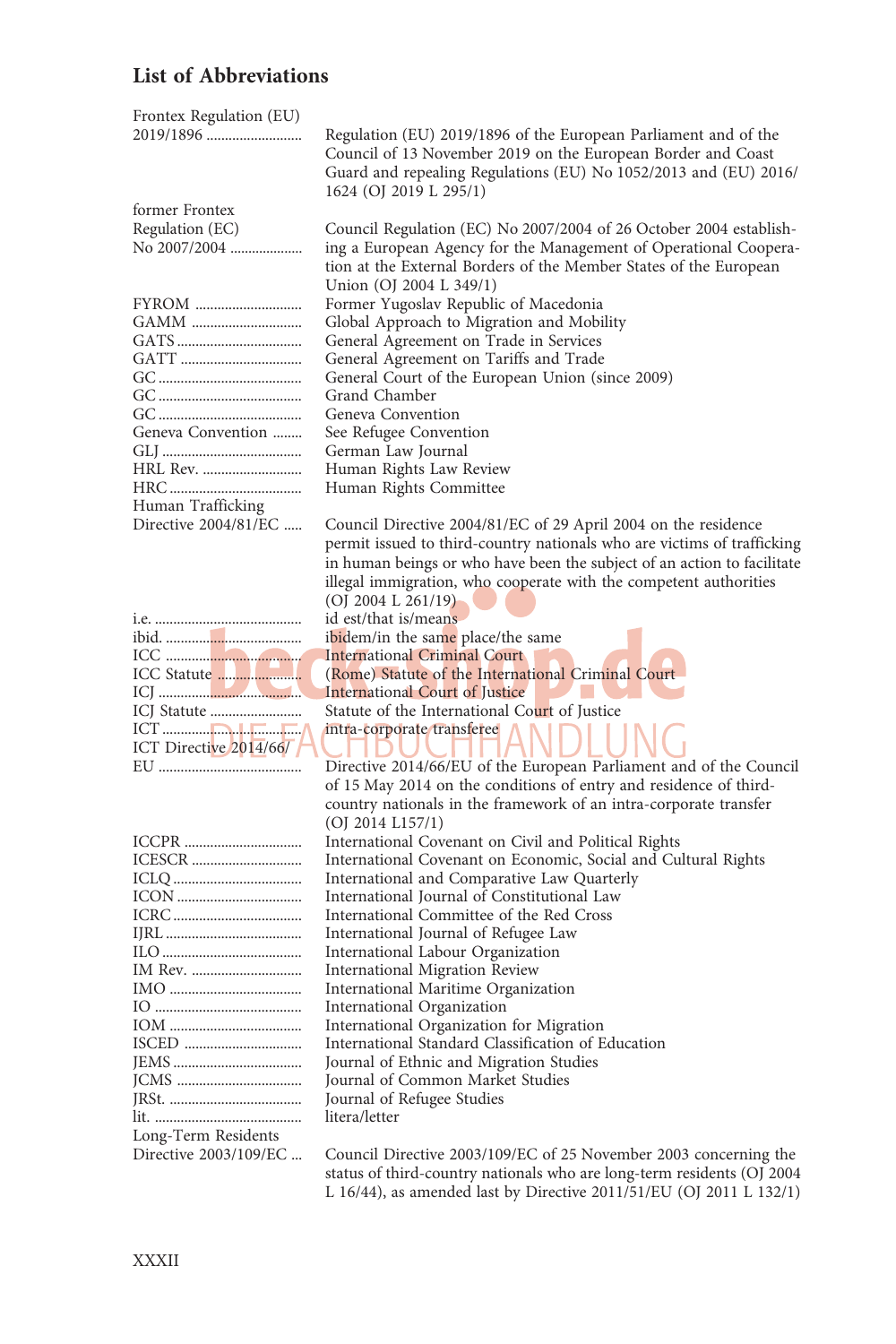|                                         | Master of business administration<br>margin number/note<br>Memorandum of Understanding<br>Non-Governmental Organisation<br>number                                                                                                                                                                                             |
|-----------------------------------------|-------------------------------------------------------------------------------------------------------------------------------------------------------------------------------------------------------------------------------------------------------------------------------------------------------------------------------|
|                                         | Official Journal of the European Union<br>Organisation for Security and Cooperation in Europe<br>Oxford University Press<br>page/pages                                                                                                                                                                                        |
| Posted Workers Direc-                   | paragraph<br>paragraphs                                                                                                                                                                                                                                                                                                       |
| tive 96/71/EC                           | Directive 96/71/EC of the European Parliament and of the Council of<br>16 December 1996 concerning the posting of workers in the frame-<br>work of the provision of services (OJ 1997 L 18/1), as amended last by<br>Directive (EU) 2018/957 (OJ 2018 L 173/16)                                                               |
| Refugee Convention                      | Geneva Convention relating to the Status of Refugees of 28 July 1951<br>as amended by the New York Protocol of 21 January 1967<br>Recommendation                                                                                                                                                                              |
| former Researchers                      |                                                                                                                                                                                                                                                                                                                               |
| Directive 2005/71/EC                    | Council Directive 2005/71/EC of 12 October 2005 on a specific pro-<br>cedure for admitting third-country nationals for the purposes of<br>scientific research (OJ 2005 L289/15)                                                                                                                                               |
|                                         | revised                                                                                                                                                                                                                                                                                                                       |
| Return Directive 2008/                  |                                                                                                                                                                                                                                                                                                                               |
|                                         | Directive 2008/115/EC of the European Parliament and of the Council<br>of 16 December 2008 on common standards and procedures in<br>Member States for returning illegally staying third-country nationals                                                                                                                     |
|                                         | (OJ 2008 L 348/98)                                                                                                                                                                                                                                                                                                            |
| SAR Convention<br>Schengen Borders Code | International Convention on Maritime Search and Rescue (1979)                                                                                                                                                                                                                                                                 |
| Regulation (EU) 2016/                   |                                                                                                                                                                                                                                                                                                                               |
|                                         | Regulation (EU) 2016/399 of the European Parliament and of the<br>Council of 9 March 2016 on a Union Code on the rules governing the<br>movement of persons across borders (Schengen Borders Code) (OJ<br>2016 L 77/1), as amended last by Regulation (EU) 2019/817 (OJ 2019<br>L $135/27$ )                                  |
| former Schengen<br>Borders Code         |                                                                                                                                                                                                                                                                                                                               |
| Regulation (EC) No 562/                 | Regulation (EC) No 562/2006 of the European Parliament and of the<br>Council of 15 March 2006 establishing a Community Code on the<br>rules governing the movement of persons across borders (Schengen<br>Borders Code) (OJ 2006 L 105/1)                                                                                     |
| Schengen Implementing<br>Sea Borders    | see Convention Implementing the Schengen Agreement                                                                                                                                                                                                                                                                            |
| Regulation (EU) No 656/                 | Regulation (EU) No 656/2014 establishing rules for the surveillance of<br>the external sea borders in the context of operational cooperation<br>coordinated by the European Agency for the Management of Opera-<br>tional Cooperation at the External Borders of the Member States of<br>the European Union (OJ 2014 L189/93) |
| Seasonal Workers Direc-                 |                                                                                                                                                                                                                                                                                                                               |
| tive 2014/36/EU                         | Directive 2014/36/EU of the European Parliament and of the Council<br>on the conditions of entry and stay of third-country nationals for the<br>purpose of employment as seasonal workers of 26 February 2014 (OJ<br>2014 L 94/375)                                                                                           |
|                                         | Commission Documents which cannot be classified in any of the                                                                                                                                                                                                                                                                 |
|                                         | other series<br>sentence                                                                                                                                                                                                                                                                                                      |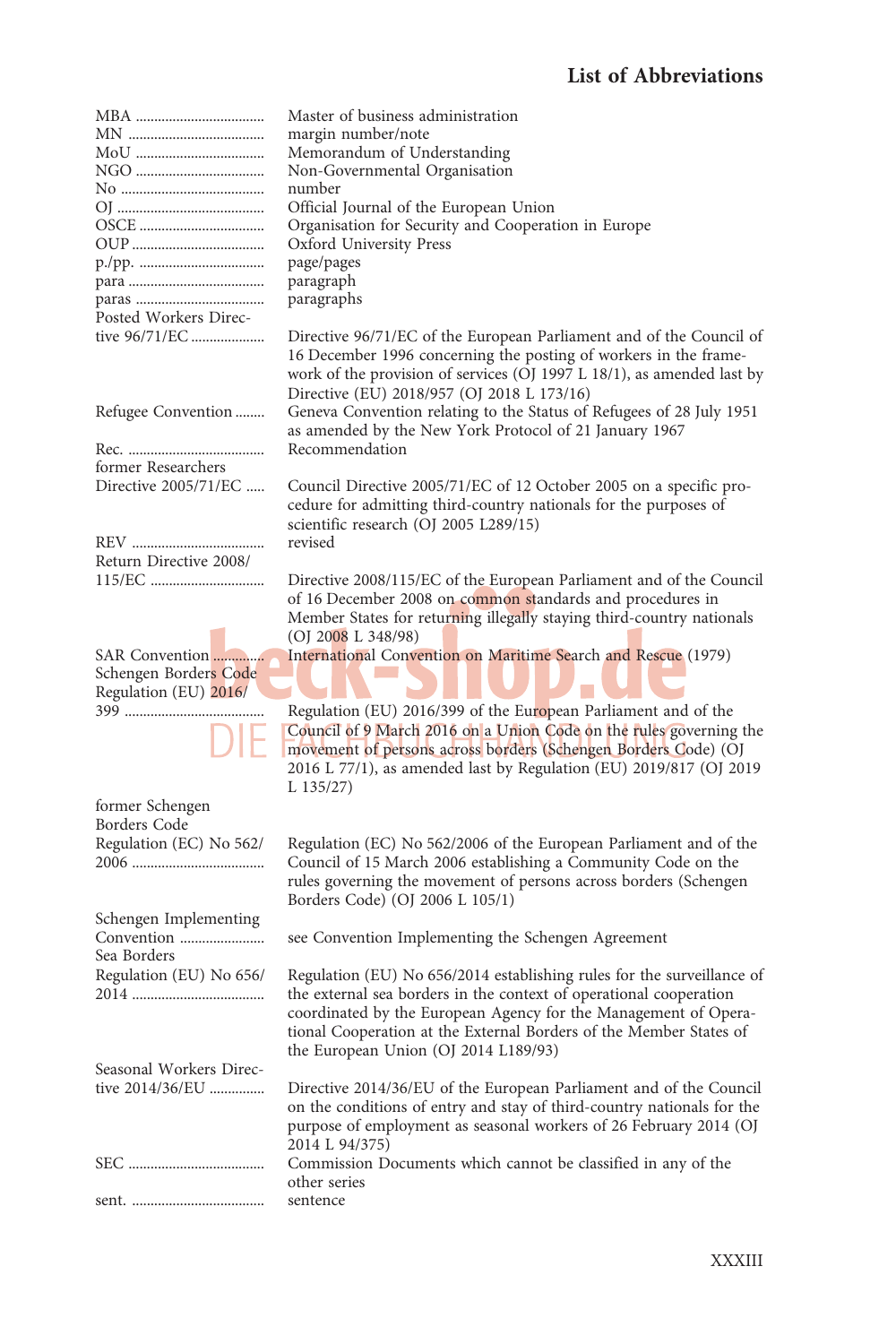#### List of Abbreviations

| Single Permit Directive                    | Special Immigration Appeals Commission                                                                                                                                                                                                                                                                                                                  |
|--------------------------------------------|---------------------------------------------------------------------------------------------------------------------------------------------------------------------------------------------------------------------------------------------------------------------------------------------------------------------------------------------------------|
| 2011/98/EU                                 | Directive 2011/98/EU of the European Parliament and of the Council<br>of 13 December 2011 on a single application procedure for a single<br>permit for third-country nationals to reside and work in the territory<br>of a Member State and on a common set of rights for third-country<br>workers legally residing in a Member State (OJ 2011 L 343/1) |
| SIS II Regulation (EC)                     | Schengen Information System                                                                                                                                                                                                                                                                                                                             |
| No 1987/2006                               | Regulation (EC) No 1987/2006 of the European Parliament and of the<br>Council of 20 December 2006 on the establishment, operation and use<br>of the second generation Schengen Information System (SIS II) (OJ<br>2006 L 381/4), with later amendments                                                                                                  |
| SIS Border Checks                          |                                                                                                                                                                                                                                                                                                                                                         |
| Regulation (EU) 2018/                      | Regulation (EU) 2018/1861 of the European Parliament and of the<br>Council of 28.11.2018 on the establishment, operation and use of the<br>Schengen Information System (SIS) in the field of border checks (OJ                                                                                                                                          |
| SIS Return                                 | 2018 L 312/14)                                                                                                                                                                                                                                                                                                                                          |
| Regulation (EU) 2018/                      | Regulation (EU) 2018/1860 on the use of the Schengen Information<br>System (SIS) for the return of illegally staying third-country nationals<br>(OJ 2018 L 312/1)                                                                                                                                                                                       |
| Social Security Coordi-                    |                                                                                                                                                                                                                                                                                                                                                         |
| nation Regulation (EC)                     |                                                                                                                                                                                                                                                                                                                                                         |
| No 883/2004                                | Regulation (EC) No 883/2004 of the European Parliament and of the<br>Council of 29 April 2004 on the coordination of social security system<br>(Text with relevance for the EEA and for Switzerland) (OJ 2004 L166/<br>1), as amended last by Regulation (EU) 2019/1149 (OJ 2019 L186/21)                                                               |
| SOLAS Convention                           | Safety of Life at Sea Convention (1974)                                                                                                                                                                                                                                                                                                                 |
| Students and Research-                     |                                                                                                                                                                                                                                                                                                                                                         |
| ers Directive (EU) 2016/                   |                                                                                                                                                                                                                                                                                                                                                         |
|                                            | Directive (EU) 2016/801 of the European Parliament and of the                                                                                                                                                                                                                                                                                           |
| DIE FA                                     | Council of 11 May 2016 on the conditions of entry and residence of<br>third-country nationals for the purposes of research, studies, training,<br>voluntary service, pupil exchange schemes or educational projects and<br>au pairing (OJ 2016 L132/21)                                                                                                 |
| former Students Direc-                     |                                                                                                                                                                                                                                                                                                                                                         |
| tive 2004/114/EC                           | Council Directive 2004/114/EC of 13 December 2004 on the condi-<br>tions of admission of third-country nationals for the purposes of                                                                                                                                                                                                                    |
|                                            | studies, pupil exchange, unremunerated training or voluntary service<br>(OJ 2004 L375/12)                                                                                                                                                                                                                                                               |
|                                            | Treaty establishing the European Community                                                                                                                                                                                                                                                                                                              |
| TEC (Nice version)<br>TEC (Maastricht ver- | EC Treaty (as amended by the Treaty of Nice)                                                                                                                                                                                                                                                                                                            |
| TEC (Amsterdam ver-                        | EC Treaty (as amended by the Treaty of Maastricht)                                                                                                                                                                                                                                                                                                      |
| Temporary Protection                       | EC Treaty (as amended by the Treaty of Amsterdam)                                                                                                                                                                                                                                                                                                       |
| Directive 2001/55/EC                       | Council Directive 2001/55/EC of 20 July 2001 on minimum standards                                                                                                                                                                                                                                                                                       |
|                                            | for giving temporary protection in the event of a mass influx of<br>displaced persons and on measures promoting a balance of efforts<br>between Member States in receiving such persons and bearing the<br>consequences thereof (OJ 2001 L 212/12), as amended last by Com-<br>mission Decision 2003/690/EC (OJ 2003 L 251/23)                          |
| TEU (Nice version)                         | Treaty on European Union<br>EU Treaty (as amended by the Treaty of Nice)                                                                                                                                                                                                                                                                                |
| TEU (Maastricht ver-                       | EU Treaty (as amended by the Treaty of Maastricht)                                                                                                                                                                                                                                                                                                      |
|                                            |                                                                                                                                                                                                                                                                                                                                                         |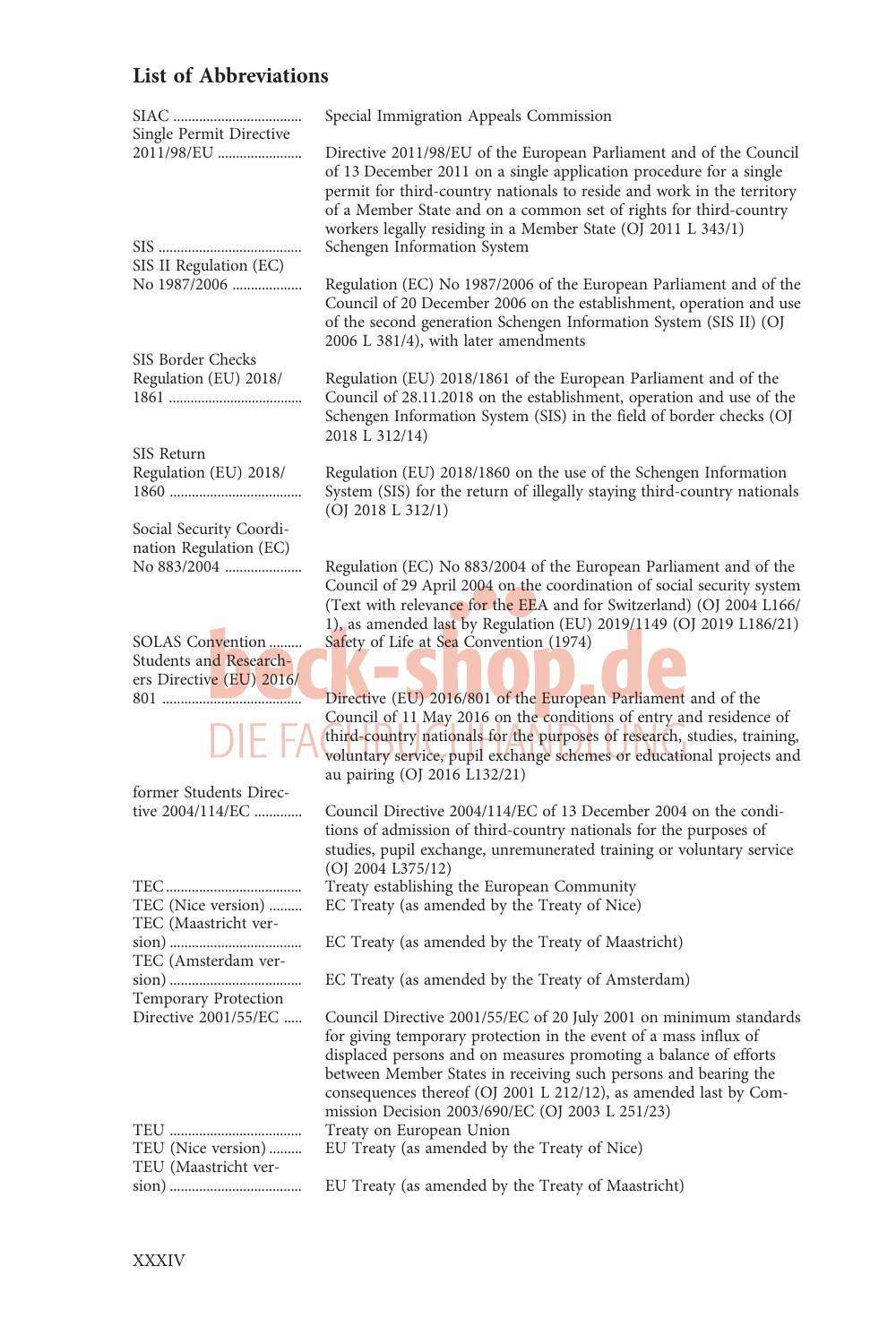| TEU (Amsterdam ver-     |
|-------------------------|
|                         |
| TFEU                    |
|                         |
|                         |
|                         |
|                         |
|                         |
|                         |
| Visa Code               |
|                         |
| Regulation (EC) No 810/ |
|                         |
|                         |

| VIS Regulation (EC) |
|---------------------|
|                     |

Visa List Regulation (EU) 2018/ 1806 ....................................

former Visa List Regulation (EC) No 539/ 2001 ....................................

EU Treaty (as amended by the Treaty of Amsterdam) Treaty on the Functioning of the European Union Universal Declaration of Human Rights United Kingdom United Nations United Nations Convention on the Law of the Sea (1982) United Nations High Commissioner for Refugees

Regulation (EC) No 810/2009 of the European Parliament and of the Council of 13 July 2009 establishing a Community Code on Visas (Visa Code) (OJ 2009 L 243/1), as amended last by Regulation (EU) 2019/1155 (OJ 2019 L 188/25) Visa Information System

Regulation (EC) No 767/2008 of the European Parliament and of the Council of 9 July 2008 concerning the Visa Information System (VIS) and the exchange of data between Member States on short-stay visas (VIS Regulation) (OJ 2008 L 218/60), with later amendments

Regulation (EU) 2018/1806 of the European Parliament and of the Council of 14 November 2018 listing the third countries whose nationals must be in possession of visas when crossing the external borders and those whose nationals are exempt from that requirement (OJ 2018 L 303/39), as amended last by Regulation (EU) 2019/592 (OJ 2019 L103I/1)

Council Regulation (EC) No 539/2001 of 15 March 2001 listing the third countries whose nationals must be in possession of visas when crossing the external borders and those whose nationals are exempt from that requirement (OJ 2001 L 81/1)

DIE FACHBUCHHANDLUNG